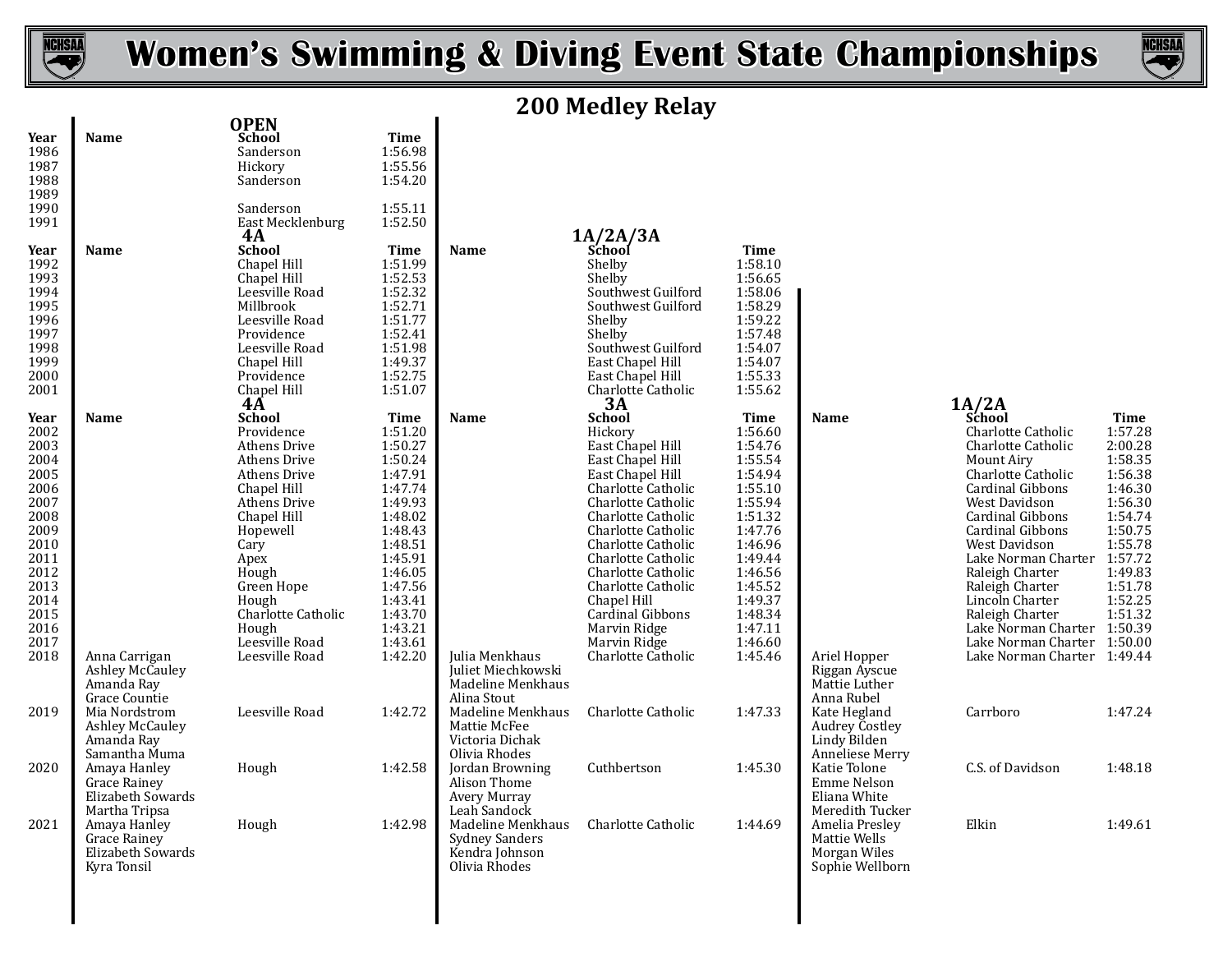



# **200 Freestyle**

|      |                         | <b>OPEN</b>       |         |                        |                    |             |                    |                               |             |
|------|-------------------------|-------------------|---------|------------------------|--------------------|-------------|--------------------|-------------------------------|-------------|
| Year | Name                    | <b>School</b>     | Time    |                        |                    |             |                    |                               |             |
| 1986 | Pam Livengood           | Mount Tabor       | 2:02.40 |                        |                    |             |                    |                               |             |
| 1987 | Annie McCoy             | Ragsdale          | 1:56.76 |                        |                    |             |                    |                               |             |
| 1988 | <b>Emily Cowling</b>    | Broughton         | 1:53.14 |                        |                    |             |                    |                               |             |
| 1989 |                         |                   |         |                        |                    |             |                    |                               |             |
| 1990 | Trish McHardy           | Providence        | 1:51.96 |                        |                    |             |                    |                               |             |
| 1991 | Shannon Allison         | Apex              | 1:53.52 |                        |                    |             |                    |                               |             |
|      |                         | <b>4A</b>         |         |                        | 1A/2A/3A           |             |                    |                               |             |
| Year | Name                    | <b>School</b>     | Time    | Name                   | School             | <b>Time</b> |                    |                               |             |
| 1992 | Jolene Turner           | Sanderson         | 1:55.16 | Wendy Henson           | Chase              | 1:53.05     |                    |                               |             |
| 1993 | Alexis Kato             | Enloe             | 1:56.24 | Wendy Henson           | Chase              | 1:53.05     |                    |                               |             |
| 1994 | Alexis Kato             | Enloe             | 1:54.60 | Rebecca DeBernard      | <b>NCSSM</b>       | 1:59.05     |                    |                               |             |
| 1995 | Alexis Kato             | Enloe             | 1:52.55 | Wendy Henson           | Chase              | 1:51.06     |                    |                               |             |
| 1996 | Alexis Kato             | Enloe             | 1:51.29 | Lori Hoppensteadt      | Southwest Guilford | 2:00.20     |                    |                               |             |
| 1997 | Mary Mittendorf         | North Mecklenburg | 1:54.55 | <b>Lindsey Saufley</b> | Southwest Guilford | 1:57.03     |                    |                               |             |
| 1998 | Cara Lane               | Providence        | 1:51.76 | Kim Campbell           | East Chapel Hill   | 1:54.65     |                    |                               |             |
| 1999 | Kelly Weeks             | Leesville Road    | 1:50.33 | Kim Campbell           | East Chapel Hill   | 1:52.39     |                    |                               |             |
| 2000 | Magda Dyszkiewicz       | Providence        | 1:52.20 | <b>Lindsey Saufley</b> | Southwest Guilford | 1:56.28     |                    |                               |             |
| 2001 | <b>Brittany Johnson</b> | R.J. Reynolds     | 1:51.48 | Mandy Huff             | North Stanly       | 1:55.51     |                    |                               |             |
|      |                         | 4A                |         |                        | 3A                 |             |                    | 1A/2A                         |             |
| Year | Name                    | <b>School</b>     | Time    | Name                   | <b>School</b>      | Time        | Name               | School                        | <b>Time</b> |
| 2002 | Katie Bland             | Leesville Road    | 1:49.79 | Laren Faysoux          | Forestview         | 1:55.48     | Nikki Deering      | Central Davidson              | 1:57.61     |
| 2003 | Kristin Oxford          | Providence        | 1:52.51 | Monique Huynh          | St. Stephens       | 2:00.23     | Michelle Baric     | Eastern Alamance              | 1:57.69     |
| 2004 | Kristin Oxford          | Providence        | 1:50.07 | Katharine Peggy        | East Chapel Hill   | 1:55.17     | Michelle Baric     | Eastern Alamance              | 1:56.71     |
| 2005 | Kelsy Smith             | Athens Drive      | 1:52.96 | Anna Stringfield       | Tuscola            | 1:55.38     | Shannon VanHoy     | Charlotte Catholic            | 1:52.58     |
| 2006 | Jing Li                 | Chapel Hill       | 1:50.66 | Shannon Van Hoy        | Charlotte Catholic | 1:55.46     | Julie Smith        | Cardinal Gibbons              | 1:52.86     |
| 2007 | <b>Mandy Myers</b>      | Apex              | 1:51.74 | Rachel Wilson          | Reagan             | 1:56.15     | Julie Smith        | <b>Cardinal Gibbons</b>       | 1:49.68     |
| 2008 | Amber Leiker            | Hopewell          | 1:51.20 | Rachel Wilson          | Reagan             | 1:57.69     | Kelly Ann Baird    | West Davidson                 | 1:51.86     |
| 2009 | Henriet Stenkvist       | Panther Creek     | 1:49.65 | Rachel Wilson          | Reagan             | 1:53.07     | Kelly Ann Baird    | West Davidson                 | 1:50.86     |
| 2010 | Sarah Henry             | West Johnston     | 1:47.97 | Erin Gaeckle           | Charlotte Catholic | 1:52.67     | Kelly Ann Baird    | West Davidson                 | 1:49.86     |
| 2011 | Henriet Stenkvist       | Panther Creek     | 1:49.65 | Katy Stringfield       | Tuscola            | 1:50.45     | Theresa Meyer      | Durham School of Arts 1:52.69 |             |
| 2012 | Henriet Stenkvist       | Panther Creek     | 1:48.48 | Lauren Rhodes          | Charlotte Catholic | 1:50.22     | Katie Furey        | Carrboro                      | 1:50.66     |
| 2013 | Jessica Merritt         | Hough             | 1:48.84 | Lauren Rhodes          | Charlotte Catholic | 1:47.98     | McKenzie Stevens   | Salisbury                     | 1:53.51     |
| 2014 | <b>Jessica Merritt</b>  | Hough             | 1:47.37 | Lauren Greenberg       | Marvin Ridge       | 1:52.03     | Christina Lappin   | Lincoln Charter               | 1:49.31     |
| 2015 | Erika Brown             | Hough             | 1:46.47 | Emmaline Peterson      | Hickory            | 1:52.11     | Sarah Mandis       | First Flight                  | 1:55.75     |
| 2016 | Erika Brown             | Hough             | 1:48.05 | Anna Durak             | Hickory            | 1:50.14     | Christina Lappin   | Lincoln Charter               | 1:49.95     |
| 2017 | Kenna Haney             | Sanderson         | 1:47.29 | Caroline Hauder        | Marvin Ridge       | 1:48.52     | Lyndsey Reeve      | Croatan                       | 1:50.99     |
| 2018 | Kenna Haney             | Sanderson         | 1:47.90 | Olwyn Bartis           | Charlotte Catholic | 1:48.64     | Sydney Willis      | Raleigh Charter               | 1:49.94     |
| 2019 | Kensley Merritt         | Hough             | 1:47.05 | Elle VanNote           | Marvin Ridge       | 1:48.65     | Lyndsey Reeve      | Croatan                       | 1:50.52     |
| 2020 | Kensley Merritt         | Hough             | 1:47.34 | Madeline Smith         | J.H. Rose          | 1:49.38     | <b>Emily Knorr</b> | Salisbury                     | 1:50.56     |
| 2021 | Morgan Razewski         | Hough             | 1:46.74 | Madeline Smith         | J.H. Rose          | 1:48.90     | <b>Emily Knorr</b> | Salisbury                     | 1:49.11     |

| <b>PEN</b>               |             |                          |                      |
|--------------------------|-------------|--------------------------|----------------------|
| <b>School</b>            | <b>Time</b> |                          |                      |
| Mount Tabor              | 2:02.40     |                          |                      |
| <b>Ragsdale</b>          | 1:56.76     |                          |                      |
| Broughton                | 1:53.14     |                          |                      |
| Providence               | 1:51.96     |                          |                      |
| Apex                     | 1:53.52     |                          |                      |
| 4А                       |             |                          | 1A/2A/3A             |
| <b>school</b>            | Time        | Name                     | School               |
| Sanderson                | 1:55.16     | Wendy Henson             | Chase                |
| ?nloe                    | 1:56.24     | Wendy Henson             | Chase                |
| ?nloe                    | 1:54.60     | Rebecca DeBernard        | <b>NCSSM</b>         |
| <b>Enloe</b>             | 1:52.55     | Wendy Henson             | Chase                |
| <b>Enloe</b>             | 1:51.29     | Lori Hoppensteadt        | Southwest G          |
| <b>North Mecklenburg</b> | 1:54.55     | <b>Lindsey Saufley</b>   | Southwest G          |
| Providence               | 1:51.76     | Kim Campbell             | East Chapel          |
| eesville Road            | 1:50.33     | Kim Campbell             | East Chapel          |
| Providence               | 1:52.20     | <b>Lindsey Saufley</b>   | Southwest G          |
| <b>R.J.</b> Reynolds     | 1:51.48     | Mandy Huff               | North Stanly         |
| 4А                       |             |                          | 3А                   |
| <b>School</b>            | <b>Time</b> | Name                     | <b>School</b>        |
| eesville Road.           | 1:49.79     | Laren Faysoux            | Forestview           |
| Providence               | 1:52.51     | Monique Huynh            | St. Stephens         |
| Providence               | 1:50.07     | Katharine Peggy          | East Chapel          |
| Athens Drive             | 1:52.96     | Anna Stringfield         | Tuscola              |
| hapel Hill               | 1:50.66     | Shannon Van Hoy          | Charlotte Ca         |
| <b>Apex</b>              | 1:51.74     | Rachel Wilson            | Reagan               |
| <b>Hopewell</b>          | 1:51.20     | Rachel Wilson            | Reagan               |
| Panther Creek            | 1:49.65     | Rachel Wilson            | Reagan               |
| Vest Johnston            | 1:47.97     | Erin Gaeckle             | Charlotte Ca         |
| Panther Creek            | 1:49.65     | Katy Stringfield         | Tuscola              |
| Panther Creek            | 1:48.48     | Lauren Rhodes            | Charlotte Ca         |
| <b>Jough</b>             | 1:48.84     | Lauren Rhodes            | Charlotte Ca         |
| <b>Jough</b>             | 1:47.37     | Lauren Greenberg         | Marvin Ridg          |
| Iough                    | 1:46.47     | <b>Emmaline Peterson</b> | Hickory              |
| <b>Jough</b>             | 1:48.05     | Anna Durak               | Hickory              |
| Sanderson                | 1:47.29     | Caroline Hauder          | Marvin Ridg          |
| Sanderson                | 1:47.90     | Olwyn Bartis             | Charlotte Ca         |
| Jough                    | 1:47.05     | Elle VanNote             | Marvin Ridg          |
| եռան                     | 1.4724      | Madolino Smith           | I H D <sub>050</sub> |

| Providence               | 1:51.96 |                          |                           |             |                         |               |
|--------------------------|---------|--------------------------|---------------------------|-------------|-------------------------|---------------|
| <b>Apex</b>              | 1:53.52 |                          |                           |             |                         |               |
| 4А                       |         |                          | 1A/2A/3A                  |             |                         |               |
| <b>school</b>            | Time    | <b>Name</b>              | School                    | <b>Time</b> |                         |               |
| Sanderson                | 1:55.16 | Wendy Henson             | Chase                     | 1:53.05     |                         |               |
| ?nloe                    | 1:56.24 | Wendy Henson             | Chase                     | 1:53.05     |                         |               |
| <b>Enloe</b>             | 1:54.60 | Rebecca DeBernard        | <b>NCSSM</b>              | 1:59.05     |                         |               |
| ?nloe                    | 1:52.55 | Wendy Henson             | Chase                     | 1:51.06     |                         |               |
| <b>Enloe</b>             | 1:51.29 | Lori Hoppensteadt        | Southwest Guilford        | 2:00.20     |                         |               |
| <b>North Mecklenburg</b> | 1:54.55 | <b>Lindsey Saufley</b>   | Southwest Guilford        | 1:57.03     |                         |               |
| Providence               | 1:51.76 | Kim Campbell             | East Chapel Hill          | 1:54.65     |                         |               |
| eesville Road            | 1:50.33 | Kim Campbell             | East Chapel Hill          | 1:52.39     |                         |               |
| Providence               | 1:52.20 | <b>Lindsey Saufley</b>   | Southwest Guilford        | 1:56.28     |                         |               |
| <b>R.J.</b> Reynolds     | 1:51.48 | Mandy Huff               | North Stanly              | 1:55.51     |                         |               |
| 4А                       |         |                          | 3A                        |             |                         | 1A/2A         |
| <b>school</b>            | Time    | <b>Name</b>              | <b>School</b>             | <b>Time</b> | <b>Name</b>             | Schoo         |
| eesville Road            | 1:49.79 | Laren Faysoux            | Forestview                | 1:55.48     | Nikki Deering           | Centra        |
| Providence               | 1:52.51 | Monique Huynh            | St. Stephens              | 2:00.23     | Michelle Baric          | <b>Easter</b> |
| Providence               | 1:50.07 | Katharine Peggy          | East Chapel Hill          | 1:55.17     | Michelle Baric          | <b>Easter</b> |
| Athens Drive             | 1:52.96 | Anna Stringfield         | Tuscola                   | 1:55.38     | Shannon VanHoy          | Charlo        |
| hapel Hill               | 1:50.66 | Shannon Van Hoy          | Charlotte Catholic        | 1:55.46     | Julie Smith             | Cardin        |
| Apex                     | 1:51.74 | Rachel Wilson            | Reagan                    | 1:56.15     | Julie Smith             | Cardin        |
| <b>Hopewell</b>          | 1:51.20 | Rachel Wilson            | Reagan                    | 1:57.69     | Kelly Ann Baird         | West D        |
| Panther Creek            | 1:49.65 | Rachel Wilson            | Reagan                    | 1:53.07     | Kelly Ann Baird         | West D        |
| Vest Johnston            | 1:47.97 | Erin Gaeckle             | <b>Charlotte Catholic</b> | 1:52.67     | Kelly Ann Baird         | West D        |
| anther Creek?            | 1:49.65 | Katy Stringfield         | Tuscola                   | 1:50.45     | Theresa Meyer           | Durhai        |
| anther Creek             | 1:48.48 | Lauren Rhodes            | <b>Charlotte Catholic</b> | 1:50.22     | Katie Furey             | Carrbo        |
| Jough                    | 1:48.84 | Lauren Rhodes            | Charlotte Catholic        | 1:47.98     | <b>McKenzie Stevens</b> | Salisbu       |
| Iough                    | 1:47.37 | Lauren Greenberg         | Marvin Ridge              | 1:52.03     | Christina Lappin        | Lincoli       |
| Iough                    | 1:46.47 | <b>Emmaline Peterson</b> | Hickory                   | 1:52.11     | Sarah Mandis            | First F       |
| Jough                    | 1:48.05 | Anna Durak               | Hickory                   | 1:50.14     | Christina Lappin        | Lincoli       |
| Sanderson                | 1:47.29 | Caroline Hauder          | Marvin Ridge              | 1:48.52     | <b>Lyndsey Reeve</b>    | Croata        |
| Sanderson                | 1:47.90 | Olwyn Bartis             | Charlotte Catholic        | 1:48.64     | Sydney Willis           | Raleigl       |
| Iough                    | 1:47.05 | Elle VanNote             | Marvin Ridge              | 1:48.65     | <b>Lyndsey Reeve</b>    | Croata        |
| Iough                    | 1:47.34 | Madeline Smith           | J.H. Rose                 | 1:49.38     | <b>Emily Knorr</b>      | Salisbu       |
| Iough                    | 1:46.74 | Madeline Smith           | J.H. Rose                 | 1:48.90     | <b>Emily Knorr</b>      | Salisbu       |
|                          |         |                          |                           |             |                         |               |

| Central Davidson              | 1:57.61 |
|-------------------------------|---------|
| Eastern Alamance              | 1:57.69 |
| Eastern Alamance              | 1:56.71 |
| Charlotte Catholic            | 1:52.58 |
| Cardinal Gibbons              | 1:52.86 |
| Cardinal Gibbons              | 1:49.68 |
| West Davidson                 | 1:51.86 |
| West Davidson                 | 1:50.86 |
| West Davidson                 | 1:49.86 |
| Durham School of Arts 1:52.69 |         |
| Carrboro                      | 1:50.66 |
| Salisbury                     | 1:53.51 |
| Lincoln Charter               | 1:49.31 |
| First Flight                  | 1:55.75 |
| Lincoln Charter               | 1:49.95 |
| Croatan                       | 1:50.99 |
| Raleigh Charter               | 1:49.94 |
| Croatan                       | 1:50.52 |
| Salisbury                     | 1:50.56 |
| Salisbury                     | 1:49.11 |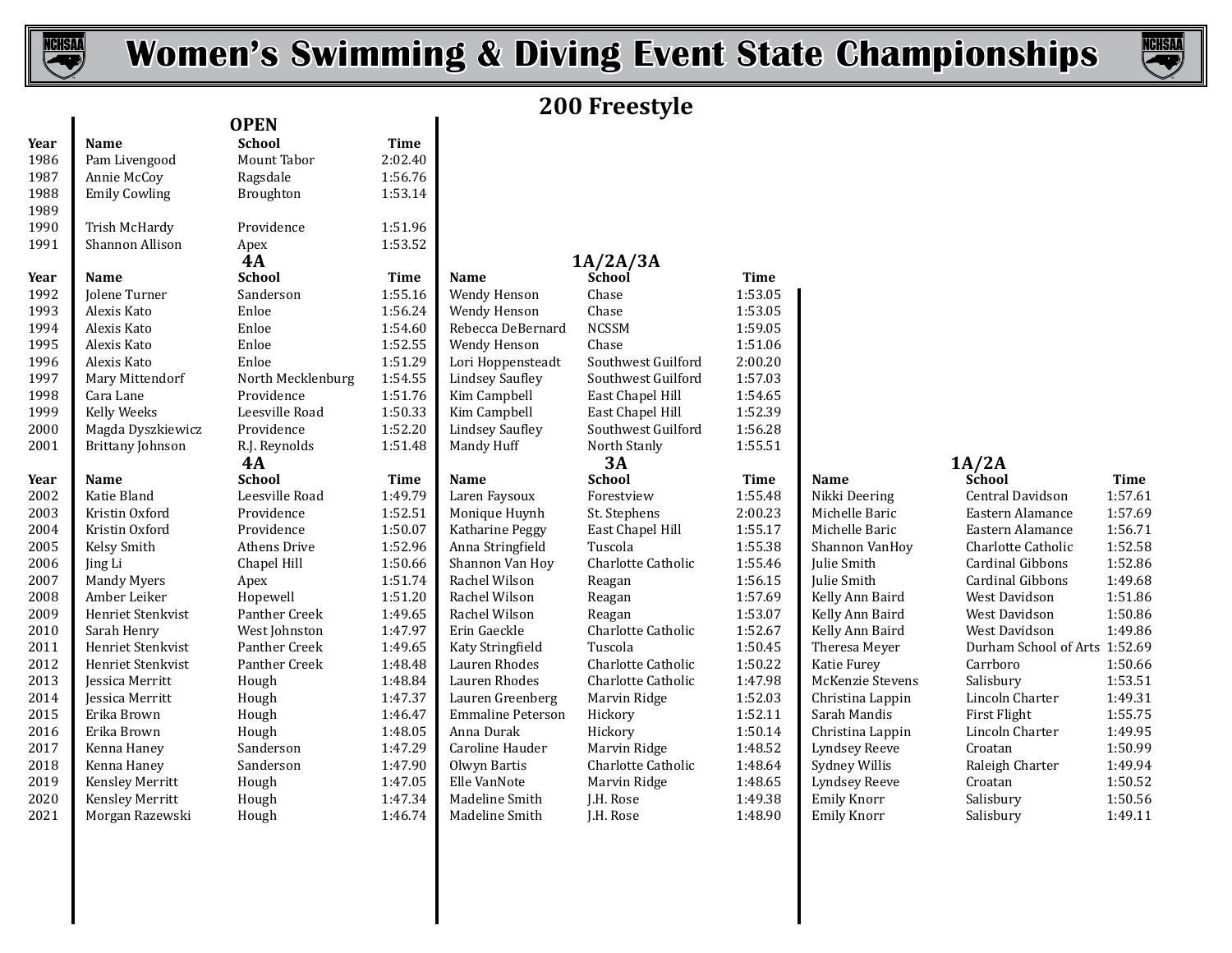



## **200 Individual Medley**

| 1987                | <b>Courtney Searcy</b>                       | Broughton                          | 2:11.47            |                                  |                             |                    |                            |                                      |                  |
|---------------------|----------------------------------------------|------------------------------------|--------------------|----------------------------------|-----------------------------|--------------------|----------------------------|--------------------------------------|------------------|
|                     | <b>Cathy Burgess</b>                         | Hickory                            | 2:12.55            |                                  |                             |                    |                            |                                      |                  |
| 1988                | <b>Cathy Burgess</b>                         | Hickory                            | 2:11.57            |                                  |                             |                    |                            |                                      |                  |
| 1989                | Suzanne Gardiner                             | Cary                               | 2:11.16            |                                  |                             |                    |                            |                                      |                  |
| 1990                | Julie McKinney                               | Sanderson                          | 2:07.85            |                                  |                             |                    |                            |                                      |                  |
| 1991                | Kelly Frazier                                | Ashbrook                           | 2:08.06            |                                  |                             |                    |                            |                                      |                  |
|                     |                                              | <b>4A</b>                          |                    |                                  | 1A/2A/3A                    |                    |                            |                                      |                  |
| Year<br><b>Name</b> |                                              | <b>School</b>                      | <b>Time</b>        | <b>Name</b>                      | School                      | <b>Time</b>        |                            |                                      |                  |
| 1992                | Kelly Frazier                                | Ashbrook                           | 2:05.35            | Christine Bracket                | Shelby                      | 2:14.62            |                            |                                      |                  |
| 1993                | Kelly Frazier                                | Ashbrook                           | 2:07.41            | Kristen Kunkle                   | Western Alamance            | 2:14.65            |                            |                                      |                  |
| 1994                | <b>Sherry West</b>                           | Leesville Road                     | 2:09.33            | Wendy Henson                     | Chase                       | 2:08.53            |                            |                                      |                  |
| 1995                | <b>Sherry West</b>                           | Leesville Road                     | 2:06.89            | Lauren Rafferty                  | Southwest Guilford          | 2:11.72            |                            |                                      |                  |
| 1996                | Jen Delong                                   | Mount Tabor                        | 2:08.11            | Lauren Rafferty                  | Southwest Guilford          | 2:12.63            |                            |                                      |                  |
| 1997                | Jen Delong                                   | Mount Tabor                        | 2:06.98            | Lauren Rafferty                  | Southwest Guilford          | 2:09.45            |                            |                                      |                  |
| 1998                | Katie Hathaway                               | East Mecklenburg                   | 2:03.35            | Sarah Allen                      | East Chapel Hill            | 2:12.67            |                            |                                      |                  |
| 1999                | Meredith Green                               | Chapel Hill                        | 2:05.69            | Leigh Campbell                   | East Chapel Hill            | 2:10.21            |                            |                                      |                  |
| 2000                | Meredith Green                               | Chapel Hill                        | 2:03.65            | Leigh Campbell                   | East Chapel Hill            | 2:10.01            |                            |                                      |                  |
|                     | Meredith Green                               | Chapel Hill                        | 2:04.81            | Leigh Campbell                   | East Chapel Hill            | 2:10.48            |                            |                                      |                  |
| 2001                |                                              |                                    |                    |                                  |                             |                    |                            |                                      |                  |
|                     |                                              | 4A                                 |                    |                                  | 3A                          |                    |                            | 1A/2A                                |                  |
| Year<br>Name        |                                              | <b>School</b>                      | Time               | <b>Name</b>                      | <b>School</b>               | Time               | <b>Name</b>                | School                               | Time             |
| 2002                | <b>Brittany Johnson</b>                      | R.J. Reynolds                      | 2:05.48            | Carly Hensel                     | Ragsdale                    | 2:09.61            | Kelsee Gomes               | Charlotte Catholic                   | 2:15.2           |
| 2003                | Brittany Johnson                             | R.J. Reynolds                      | 2:04.70            | Lauren Fayssoux                  | Forestview                  | 2:08.80            | Shannon Van Hoy            | Charlotte Catholic                   | 2:12.8           |
| 2004                | M.E. Miller                                  | Grimsley                           | 2:07.21            | Lauren Fayssoux                  | Forestview                  | 2:07.80            | Michelle Baric             | Eastern Alamance                     | 2:10.2           |
| 2005                | Kirsten Smith                                | <b>Athens Drive</b>                | 2:04.55            | Anna Weaver                      | East Rowan                  | 2:09.75            | Meredith Robinson          | Cedar Ridge                          | 2:10.1           |
| 2006                | Kirsten Smith                                | Athens Drive                       | 2:01.08            | Anna Stringfield                 | Tuscola                     | 2:10.98            | Melanie Roberts            | Cardinal Gibbons                     | 2:02.9           |
| 2007                | Kirsten Smith                                | Athens Drive                       | 2:01.45            | Anna Stringfield                 | Tuscola                     | 2:09.23            | Cameron Figuers            | Cardinal Gibbons                     | 2:12.8           |
| 2008                | Kirsten Smith                                | Athens Drive                       | 2:00.58            | Keri McAfee                      | Charlotte Catholic          | 2:07.31            | Caroline Smith             | South Davidson                       | 2:10.0           |
| 2009                | <b>Torrey Bussey</b>                         | Cary                               | 2:03.19            | Victoria Oslund                  | Tuscola                     | 2:08.36            | Caroline Smith             | South Davidson                       | 2:05.3           |
| 2010                | <b>Torrey Bussey</b>                         | Cary                               | 2:01.07            | Katherine Plevka                 | Weddington                  | 2:04.70            | Theresa Meyer              | Durham School of Arts 2:11.0         |                  |
| 2011                | Victoria Mitchell                            | Cary                               | 2:03.51            | Katherine Plevka                 | Weddington                  | 2:05.43            | Alexandra Martelle         | Thomas Jefferson                     | 2:06.4           |
| 2012                | Hannah Moore                                 | Green Hope                         | 2:01.56            | Nicole Emery                     | Charlotte Catholic          | 2:03.63            | Alexandra Martelle         | Thomas Jefferson                     | 2:04.5           |
| 2013                | Alexandra Martelle                           | South Mecklenburg                  | 2:03.32            | Nicole Emery                     | Charlotte Catholic          | 2:02.01            | Margaret Ireland           | Raleigh Charter                      | 2:11.2           |
| 2014                | Nicole Emery                                 | Charlotte Catholic                 | 2:01.42            | Claire DeSelm                    | Chapel Hill                 | 2:02.59            | Olivia Ontjes              | Raleigh Charter                      | 2:02.6           |
| 2015                | Julia Poole                                  | Middle Creek                       | 2:00.75            | Claire DeSelm                    | Chapel Hill                 | 2:04.84            | Jane Donahue               | Christ the King                      | 2:05.0           |
| 2016                | Julia Poole                                  | Middle Creek                       | 1:59.76            | Caroline Hauder                  | Marvin Ridge                | 1:58.85            | Alexandria Baker           | Lincoln Charter                      | 2:05.7           |
| 2017                | Julia Poole                                  | Middle Creek                       | 1:58.96            | Caroline Hauder                  | Marvin Ridge                | 2:01.52            | Emme Nelson                | C.S. of Davidson                     | 2:03.9           |
| 2018<br>2019        | <b>Brooke Zettel</b><br><b>Brooke Zettel</b> | Apex Friendship<br>Apex Friendship | 1:58.31<br>1:57.93 | Grace Reeder<br>Maddy Flickinger | T.C. Roberson<br>Weddington | 2:04.51<br>2:02.23 | Emme Nelson<br>Emme Nelson | C.S. of Davidson<br>C.S. of Davidson | 2:02.0<br>2:00.7 |

**Year Name School Time OPEN**

# **4A 1A/2A/3A**

| <b>Ashbrook</b>     | 2:08.06     |                   |                    |             |                    |               |
|---------------------|-------------|-------------------|--------------------|-------------|--------------------|---------------|
| 4А                  |             |                   | 1A/2A/3A           |             |                    |               |
| <b>school</b>       | <b>Time</b> | <b>Name</b>       | School             | <b>Time</b> |                    |               |
| <b>Ashbrook</b>     | 2:05.35     | Christine Bracket | Shelby             | 2:14.62     |                    |               |
| <b>Ashbrook</b>     | 2:07.41     | Kristen Kunkle    | Western Alamance   | 2:14.65     |                    |               |
| eesville Road       | 2:09.33     | Wendy Henson      | Chase              | 2:08.53     |                    |               |
| eesville Road       | 2:06.89     | Lauren Rafferty   | Southwest Guilford | 2:11.72     |                    |               |
| Mount Tabor         | 2:08.11     | Lauren Rafferty   | Southwest Guilford | 2:12.63     |                    |               |
| Mount Tabor         | 2:06.98     | Lauren Rafferty   | Southwest Guilford | 2:09.45     |                    |               |
| East Mecklenburg    | 2:03.35     | Sarah Allen       | East Chapel Hill   | 2:12.67     |                    |               |
| hapel Hill.         | 2:05.69     | Leigh Campbell    | East Chapel Hill   | 2:10.21     |                    |               |
| hapel Hill          | 2:03.65     | Leigh Campbell    | East Chapel Hill   | 2:10.01     |                    |               |
| hapel Hill.         | 2:04.81     | Leigh Campbell    | East Chapel Hill   | 2:10.48     |                    |               |
| 4А                  |             |                   | 3А                 |             |                    | 1A/2A         |
| <b>school</b>       | Time        | <b>Name</b>       | <b>School</b>      | <b>Time</b> | <b>Name</b>        | Schoo         |
| <b>LJ.</b> Reynolds | 2:05.48     | Carly Hensel      | Ragsdale           | 2:09.61     | Kelsee Gomes       | Charlo        |
| र.J. Reynolds       | 2:04.70     | Lauren Fayssoux   | Forestview         | 2:08.80     | Shannon Van Hoy    | Charlo        |
| <b>Frimsley</b>     | 2:07.21     | Lauren Fayssoux   | Forestview         | 2:07.80     | Michelle Baric     | <b>Easter</b> |
| Athens Drive        | 2:04.55     | Anna Weaver       | East Rowan         | 2:09.75     | Meredith Robinson  | Cedar         |
| Athens Drive        | 2:01.08     | Anna Stringfield  | Tuscola            | 2:10.98     | Melanie Roberts    | Cardin        |
| Athens Drive        | 2:01.45     | Anna Stringfield  | Tuscola            | 2:09.23     | Cameron Figuers    | Cardin        |
| Athens Drive        | 2:00.58     | Keri McAfee       | Charlotte Catholic | 2:07.31     | Caroline Smith     | South 1       |
| `ary                | 2:03.19     | Victoria Oslund   | Tuscola            | 2:08.36     | Caroline Smith     | South 1       |
| `ary                | 2:01.07     | Katherine Plevka  | Weddington         | 2:04.70     | Theresa Meyer      | Durhai        |
| `ary                | 2:03.51     | Katherine Plevka  | Weddington         | 2:05.43     | Alexandra Martelle | Thoma         |
| Freen Hope          | 2:01.56     | Nicole Emery      | Charlotte Catholic | 2:03.63     | Alexandra Martelle | Thoma         |
| South Mecklenburg   | 2:03.32     | Nicole Emery      | Charlotte Catholic | 2:02.01     | Margaret Ireland   | Raleigl       |
| Charlotte Catholic  | 2:01.42     | Claire DeSelm     | Chapel Hill        | 2:02.59     | Olivia Ontjes      | Raleigl       |
| Middle Creek        | 2:00.75     | Claire DeSelm     | Chapel Hill        | 2:04.84     | Jane Donahue       | Christ        |
| Middle Creek        | 1:59.76     | Caroline Hauder   | Marvin Ridge       | 1:58.85     | Alexandria Baker   | Lincoli       |
| Middle Creek        | 1:58.96     | Caroline Hauder   | Marvin Ridge       | 2:01.52     | Emme Nelson        | C.S. of       |
| Apex Friendship     | 1:58.31     | Grace Reeder      | T.C. Roberson      | 2:04.51     | Emme Nelson        | C.S. of       |
| Apex Friendship     | 1:57.93     | Maddy Flickinger  | Weddington         | 2:02.23     | Emme Nelson        | C.S. of       |
| Myers Park          | 1:56.77     | Alison Thome      | Cuthbertson        | 2:02.64     | <b>Emme Nelson</b> | C.S. of       |
| lnov Friandchin     | 1.5671      | Madeline Menkhaus | Charlotte Catholic | 2.03 U.C    | Katie Knorr        | Salichi       |

 Brittany Johnson R.J. Reynolds 2:05.48 Carly Hensel Ragsdale 2:09.61 Kelsee Gomes Charlotte Catholic 2:15.20 Brittany Johnson R.J. Reynolds 2:04.70 Lauren Fayssoux Forestview 2:08.80 Shannon Van Hoy Charlotte Catholic 2:12.82 M.E. Miller Grimsley 2:07.21 Lauren Fayssoux Forestview 2:07.80 Michelle Baric Eastern Alamance 2:10.20 Kirsten Smith Athens Drive 2:04.55 Anna Weaver East Rowan 2:09.75 Meredith Robinson Cedar Ridge 2:10.17 Kirsten Smith Athens Drive 2:01.08 Anna Stringfield Tuscola 2:10.98 Melanie Roberts Cardinal Gibbons 2:02.96 Kirsten Smith Athens Drive 2:01.45 Anna Stringfield Tuscola 2:09.23 Cameron Figuers Cardinal Gibbons 2:12.80 Kirsten Smith Athens Drive 2:00.58 Keri McAfee Charlotte Catholic 2:07.31 Caroline Smith South Davidson 2:10.04 Torrey Bussey Cary 2:03.19 Victoria Oslund Tuscola 2:08.36 Caroline Smith South Davidson 2:05.30 2010 Torrey Bussey Cary 2:01.07 Katherine Plevka Weddington 2:04.70 Theresa Meyer Durham School of Arts 2:11.01<br>2011 Victoria Mitchell Cary 2:03.51 Katherine Plevka Weddington 2:05.43 Alexandra Martelle Thomas Jefferson 2: Victoria Mitchell Cary 2:03.51 Katherine Plevka Weddington 2:05.43 Alexandra Martelle Thomas Jefferson 2:06.49 Hannah Moore Green Hope 2:01.56 Nicole Emery Charlotte Catholic 2:03.63 Alexandra Martelle Thomas Jefferson 2:04.55 Alexandra Martelle South Mecklenburg 2:03.32 Nicole Emery Charlotte Catholic 2:02.01 Margaret Ireland Raleigh Charter 2:11.21 Nicole Emery Charlotte Catholic 2:01.42 Claire DeSelm Chapel Hill 2:02.59 Olivia Ontjes Raleigh Charter 2:02.63 Julia Poole Middle Creek 2:00.75 Claire DeSelm Chapel Hill 2:04.84 Jane Donahue Christ the King 2:05.07 Julia Poole Middle Creek 1:59.76 Caroline Hauder Marvin Ridge 1:58.85 Alexandria Baker Lincoln Charter 2:05.75 Julia Poole Middle Creek 1:58.96 Caroline Hauder Marvin Ridge 2:01.52 Emme Nelson C.S. of Davidson 2:03.98 Brooke Zettel Apex Friendship 1:58.31 Grace Reeder T.C. Roberson 2:04.51 Emme Nelson C.S. of Davidson 2:02.01 Brooke Zettel Apex Friendship 1:57.93 Maddy Flickinger Weddington 2:02.23 Emme Nelson C.S. of Davidson 2:00.70 Kiley Wilhelm Myers Park 1:56.77 Alison Thome Cuthbertson 2:02.64 Emme Nelson C.S. of Davidson 2:03.49 Brooke Zettel Apex Friendship 1:56.71 Madeline Menkhaus Charlotte Catholic 2:03.05 Katie Knorr Salisbury 2:04.04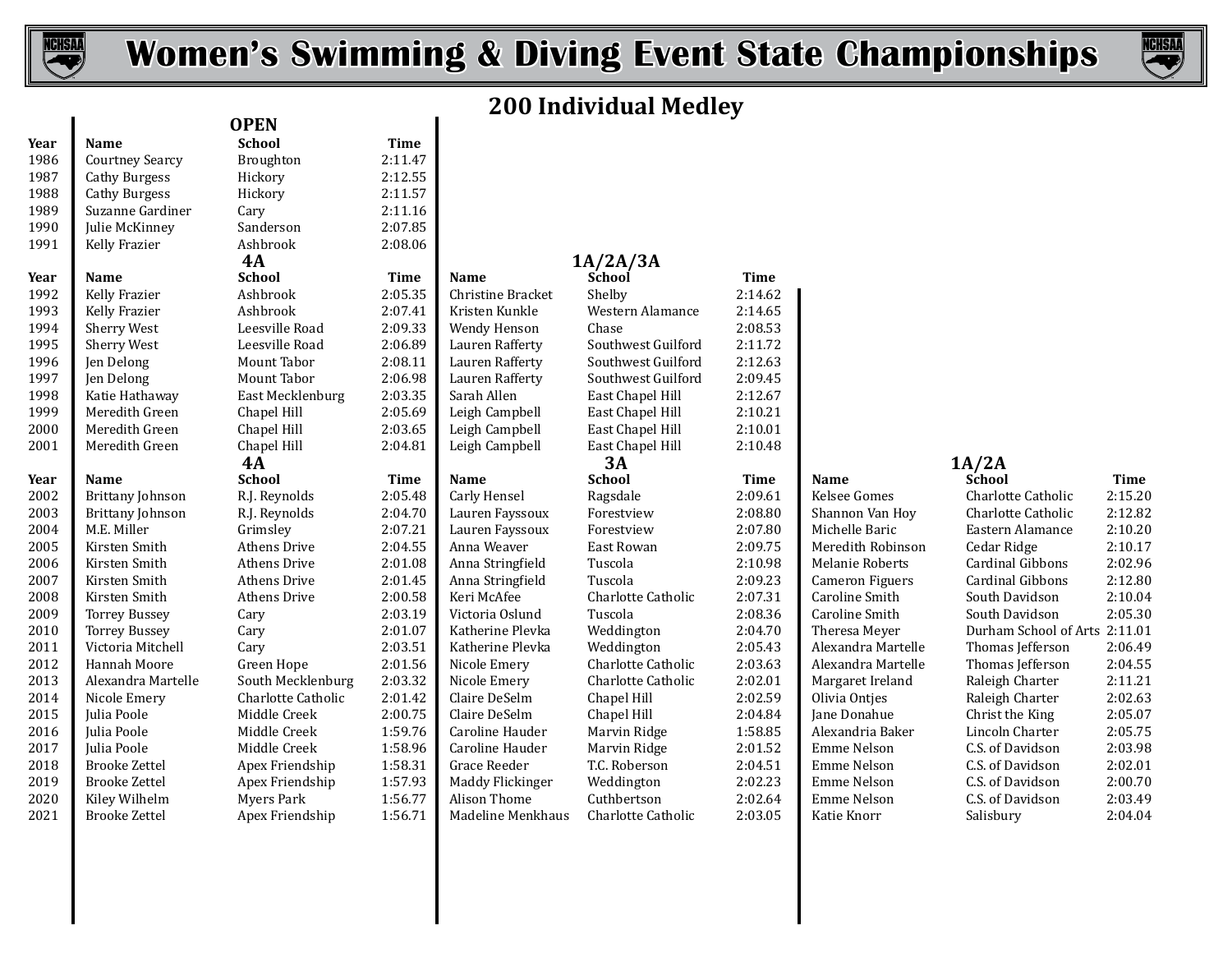

I

# **Women's Swimming & Diving Event State Championships**



# **50 Freestyle**

| Year | <b>Name</b>            | <b>School</b>       | Time   |
|------|------------------------|---------------------|--------|
| 1986 | <b>Jill Benda</b>      | Millbrook           | :24.76 |
| 1987 | Jill Benda             | Millbrook           | :24.65 |
| 1988 | Jenny Huber            | Sanderson           | :24.47 |
| 1989 | Jenny Huber            | Sanderson           | :24.26 |
| 1990 | <b>Beth Rillema</b>    | North Mecklenburg   | :24.48 |
| 1991 | Lee Anne Britt         | East Wake           | :25.01 |
|      |                        | 4A                  |        |
| Year | Name                   | <b>School</b>       | Time   |
| 1992 | Lee Anne Britt         | East Wake           | :25.50 |
| 1993 | <b>Elizabeth Myers</b> | Hickory             | :24.58 |
| 1994 | Jenny Mancini          | Enloe               | :24.71 |
| 1995 | <b>Ashley Murray</b>   | North Mecklenburg   | :24.31 |
| 1996 | <b>Sherry West</b>     | Leesville Road      | :24.20 |
| 1997 | Meagan Drolet          | <b>East Gaston</b>  | :24.47 |
| 1998 | Meagan Drolet          | East Gaston         | :24.94 |
| 1999 | Meagan Drolet          | East Gaston         | :24.37 |
| 2000 | <b>Ruth Nichols</b>    | Leesville Road      | :24.11 |
| 2001 | <b>Ruth Nichols</b>    | Leesville Road      | :24.20 |
|      |                        | 4A                  |        |
| Year | Name                   | School              | Time   |
| 2002 | Rebecca Perry          | J.H. Rose           | :23.95 |
| 2003 | Rebecca Perry          | J.H. Rose           | :24.48 |
| 2004 | Stephanie Glover       | <b>Athens Drive</b> | :24.10 |
| 2005 | Sarah Proctor          | North Mecklenburg   | :23.89 |
| 2006 | Lauren Perdue          | J.H. Rose           | :23.68 |
| 2007 | Lauren Perdue          | J.H. Rose           | :24.12 |
| 2008 | <b>Mandy Myers</b>     | Apex                | :24.07 |
| 2009 | Lauren Perdue          | J.H. Rose           | :23.08 |
| 2010 | Sabrina Benson         | Broughton           | :23.39 |
| 2011 | Alexandra Marshall     | Reagan              | :23.74 |
|      | Nancy Larson           | Mount Tabor         | :23.74 |
| 2012 | Hannah Lincoln         | Leesville Road      | :23.26 |
| 2013 | <b>Emily Allen</b>     | Hough               | :23.02 |
| 2014 | Nora McCullagh         | Charlotte Catholic  | :22.88 |
| 2015 | Nora McCullagh         | Charlotte Catholic  | :22.93 |
| 2016 | <b>Grace Countie</b>   | Leesville Road      | :22.75 |
| 2017 | <b>Grace Countie</b>   | Leesville Road      | :22.60 |
| 2018 | <b>Grace Countie</b>   | Leesville Road      | :22.54 |
| 2019 | Maria Baric            | Green Hope          | :22.99 |
| 2020 | Maria Baric            | Green Hope          | :22.89 |
| 2021 | Teresa Ivan            | Ardrey Kell         | :22.46 |
|      |                        |                     |        |

1988 Sanderson :24.26<br>North Mecklenburg :24.48 1991 North Mecklenburg :24.48<br>East Wake :25.01 East Wake **4A** Mount Tabor :23.74<br>
Leesville Road :23.26 **OPEN 4A 1A/2A/3A**

| 1990 | Beth Rillema         | North Mecklenburg   | :24.48      |                       |                    |             |                     |         |
|------|----------------------|---------------------|-------------|-----------------------|--------------------|-------------|---------------------|---------|
| 1991 | Lee Anne Britt       | East Wake           | :25.01      |                       |                    |             |                     |         |
|      |                      | 4A                  |             |                       | 1A/2A/3A           |             |                     |         |
| Year | Name                 | <b>School</b>       | <b>Time</b> | Name                  | School             | <b>Time</b> |                     |         |
| 1992 | Lee Anne Britt       | East Wake           | :25.50      | <b>Denise Stamey</b>  | Shelby             | :25.34      |                     |         |
| 1993 | Elizabeth Myers      | Hickory             | :24.58      | Shawn Tatum           | T.W. Andrews       | :24.97      |                     |         |
| 1994 | Jenny Mancini        | Enloe               | :24.71      | Elizabeth Myers       | Hickory            | :24.61      |                     |         |
| 1995 | <b>Ashley Murray</b> | North Mecklenburg   | :24.31      | Amy Hendrick          | Shelby             | :24.61      |                     |         |
| 1996 | Sherry West          | Leesville Road      | :24.20      | Anabell Kosten        | T.C. Roberson      | :24.02      |                     |         |
| 1997 | Meagan Drolet        | <b>East Gaston</b>  | :24.47      | Jennifer Lentz        | <b>Brevard</b>     | :25.14      |                     |         |
| 1998 | Meagan Drolet        | East Gaston         | :24.94      | Jennifer Lentz        | <b>Brevard</b>     | :24.30      |                     |         |
| 1999 | Meagan Drolet        | East Gaston         | :24.37      | Jennifer Lentz        | <b>Brevard</b>     | :24.14      |                     |         |
| 2000 | <b>Ruth Nichols</b>  | Leesville Road      | :24.11      | Jennifer Lentz        | <b>Brevard</b>     | :24.97      |                     |         |
| 2001 | <b>Ruth Nichols</b>  | Leesville Road      | :24.20      | <b>Shannon Brewer</b> | Hickory            | :25.10      |                     |         |
|      |                      | 4A                  |             |                       | 3A                 |             |                     | 1A/2A   |
| Year | <b>Name</b>          | <b>School</b>       | <b>Time</b> | <b>Name</b>           | <b>School</b>      | <b>Time</b> | <b>Name</b>         | Schoo   |
| 2002 | Rebecca Perry        | J.H. Rose           | :23.95      | <b>Shannon Brewer</b> | Hickory            | :25.00      | Sarah Scott         | Northy  |
| 2003 | Rebecca Perry        | J.H. Rose           | :24.48      | Margaret Bardin       | Williams           | :24.48      | Sarah Scott         | Northy  |
| 2004 | Stephanie Glover     | <b>Athens Drive</b> | :24.10      | Margaret Bardin       | Williams           | :24.20      | <b>Brett Gordon</b> | East Su |
| 2005 | Sarah Proctor        | North Mecklenburg   | :23.89      | Margaret Bardin       | Williams           | :24.05      | Morgan Robertson    | Surry ( |
| 2006 | Lauren Perdue        | J.H. Rose           | :23.68      | Margaret Bardin       | Williams           | :24.01      | Teresa Long         | Raleigl |
| 2007 | Lauren Perdue        | J.H. Rose           | :24.12      | Jamie Stancliff       | Reagan             | :24.41      | Teresa Long         | Raleigl |
| 2008 | <b>Mandy Myers</b>   | Apex                | :24.07      | Jamie Stancliff       | Reagan             | :24.78      | Julianna Prim       | Starmo  |
| 2009 | Lauren Perdue        | J.H. Rose           | :23.08      | <b>Haley Powell</b>   | Lake Norman        | :24.65      | Lakenn Reynolds     | Elkin   |
| 2010 | Sabrina Benson       | Broughton           | :23.39      | Ashlyn Koletic        | Charlotte Catholic | :24.48      | Lakenn Reynolds     | Elkin   |
| 2011 | Alexandra Marshall   | Reagan              | :23.74      | Lauren Rhodes         | Charlotte Catholic | :23.41      | Rachel Hatt         | Raleigl |
|      | Nancy Larson         | Mount Tabor         | :23.74      |                       |                    |             |                     |         |
| 2012 | Hannah Lincoln       | Leesville Road      | :23.26      | Nora McCullagh        | Charlotte Catholic | :23.85      | Rachel Hatt         | Raleigl |
| 2013 | <b>Emily Allen</b>   | Hough               | :23.02      | Nora McCullagh        | Charlotte Catholic | :22.92      | Christina Lappin    | Lincoli |
| 2014 | Nora McCullagh       | Charlotte Catholic  | :22.88      | Michaela Carter       | Corinth-Holders    | :24.90      | Christina Lappin    | Lincolı |
| 2015 | Nora McCullagh       | Charlotte Catholic  | :22.93      | McKenzie Weed         | North Lincoln      | :24.31      | Alyssa Marsh        | Pine La |
| 2016 | Grace Countie        | Leesville Road      | :22.75      | Katie Corbi           | Weddington         | :24.27      | Alyssa Marsh        | Pine La |
| 2017 | Grace Countie        | Leesville Road      | :22.60      | Katie Corbi           | Weddington         | :23.78      | Allyson Accordino   | Pine La |
| 2018 | Grace Countie        | Leesville Road      | :22.54      | Katie Corbi           | Weddington         | :23.63      | Allyson Accordino   | Pine La |
| 2019 | Maria Baric          | Green Hope          | :22.99      | Katie Corbi           | Weddington         | :23.56      | Allyson Accordino   | Pine La |
| 2020 | Maria Baric          | Green Hope          | :22.89      | Olivia Rhodes         | Charlotte Catholic | :23.44      | Lindy Bilden        | Carrbo  |
| 2021 | Teresa Ivan          | Ardrey Kell         | :22.46      | Olivia Rhodes         | Charlotte Catholic | :22.99      | Lindy Bilden        | Carrbo  |

|--|--|--|

| Year | Name               | <b>School</b>      | Time   | Name            | <b>School</b>      | Time   | Name              | School          | Time   |
|------|--------------------|--------------------|--------|-----------------|--------------------|--------|-------------------|-----------------|--------|
| 2002 | Rebecca Perry      | J.H. Rose          | :23.95 | Shannon Brewer  | Hickory            | :25.00 | Sarah Scott       | Northwood       | :24.94 |
| 2003 | Rebecca Perry      | J.H. Rose          | :24.48 | Margaret Bardin | Williams           | :24.48 | Sarah Scott       | Northwood       | :24.17 |
| 2004 | Stephanie Glover   | Athens Drive       | :24.10 | Margaret Bardin | Williams           | :24.20 | Brett Gordon      | East Surry      | :26.23 |
| 2005 | Sarah Proctor      | North Mecklenburg  | :23.89 | Margaret Bardin | Williams           | :24.05 | Morgan Robertson  | Surry Central   | :25.51 |
| 2006 | Lauren Perdue      | J.H. Rose          | :23.68 | Margaret Bardin | Williams           | :24.01 | Teresa Long       | Raleigh Charter | :23.69 |
| 2007 | Lauren Perdue      | J.H. Rose          | :24.12 | Jamie Stancliff | Reagan             | :24.41 | Teresa Long       | Raleigh Charter | :23.60 |
| 2008 | Mandy Myers        | Apex               | :24.07 | Jamie Stancliff | Reagan             | :24.78 | Julianna Prim     | Starmount       | :25.05 |
| 2009 | Lauren Perdue      | J.H. Rose          | :23.08 | Haley Powell    | Lake Norman        | :24.65 | Lakenn Reynolds   | Elkin           | :24.25 |
| 2010 | Sabrina Benson     | Broughton          | :23.39 | Ashlyn Koletic  | Charlotte Catholic | :24.48 | Lakenn Reynolds   | Elkin           | :24.70 |
| 2011 | Alexandra Marshall | Reagan             | :23.74 | Lauren Rhodes   | Charlotte Catholic | :23.41 | Rachel Hatt       | Raleigh Charter | :24.87 |
|      | Nancy Larson       | Mount Tabor        | :23.74 |                 |                    |        |                   |                 |        |
| 2012 | Hannah Lincoln     | Leesville Road     | :23.26 | Nora McCullagh  | Charlotte Catholic | :23.85 | Rachel Hatt       | Raleigh Charter | :24.36 |
| 2013 | Emily Allen        | Hough              | :23.02 | Nora McCullagh  | Charlotte Catholic | :22.92 | Christina Lappin  | Lincoln Charter | :23.76 |
| 2014 | Nora McCullagh     | Charlotte Catholic | :22.88 | Michaela Carter | Corinth-Holders    | :24.90 | Christina Lappin  | Lincoln Charter | :23.46 |
| 2015 | Nora McCullagh     | Charlotte Catholic | :22.93 | McKenzie Weed   | North Lincoln      | :24.31 | Alyssa Marsh      | Pine Lake Prep  | :23.05 |
| 2016 | Grace Countie      | Leesville Road     | :22.75 | Katie Corbi     | Weddington         | :24.27 | Alyssa Marsh      | Pine Lake Prep  | :22.83 |
| 2017 | Grace Countie      | Leesville Road     | :22.60 | Katie Corbi     | Weddington         | :23.78 | Allyson Accordino | Pine Lake Prep  | :23.80 |
| 2018 | Grace Countie      | Leesville Road     | :22.54 | Katie Corbi     | Weddington         | :23.63 | Allyson Accordino | Pine Lake Prep  | :23.50 |
| 2019 | Maria Baric        | Green Hope         | :22.99 | Katie Corbi     | Weddington         | :23.56 | Allyson Accordino | Pine Lake Prep  | :23.66 |
| 2020 | Maria Baric        | Green Hope         | :22.89 | Olivia Rhodes   | Charlotte Catholic | :23.44 | Lindy Bilden      | Carrboro        | :23.65 |
| 2021 | Teresa Ivan        | Ardrey Kell        | :22.46 | Olivia Rhodes   | Charlotte Catholic | :22.99 | Lindy Bilden      | Carrboro        | :24.00 |
|      |                    |                    |        |                 |                    |        |                   |                 |        |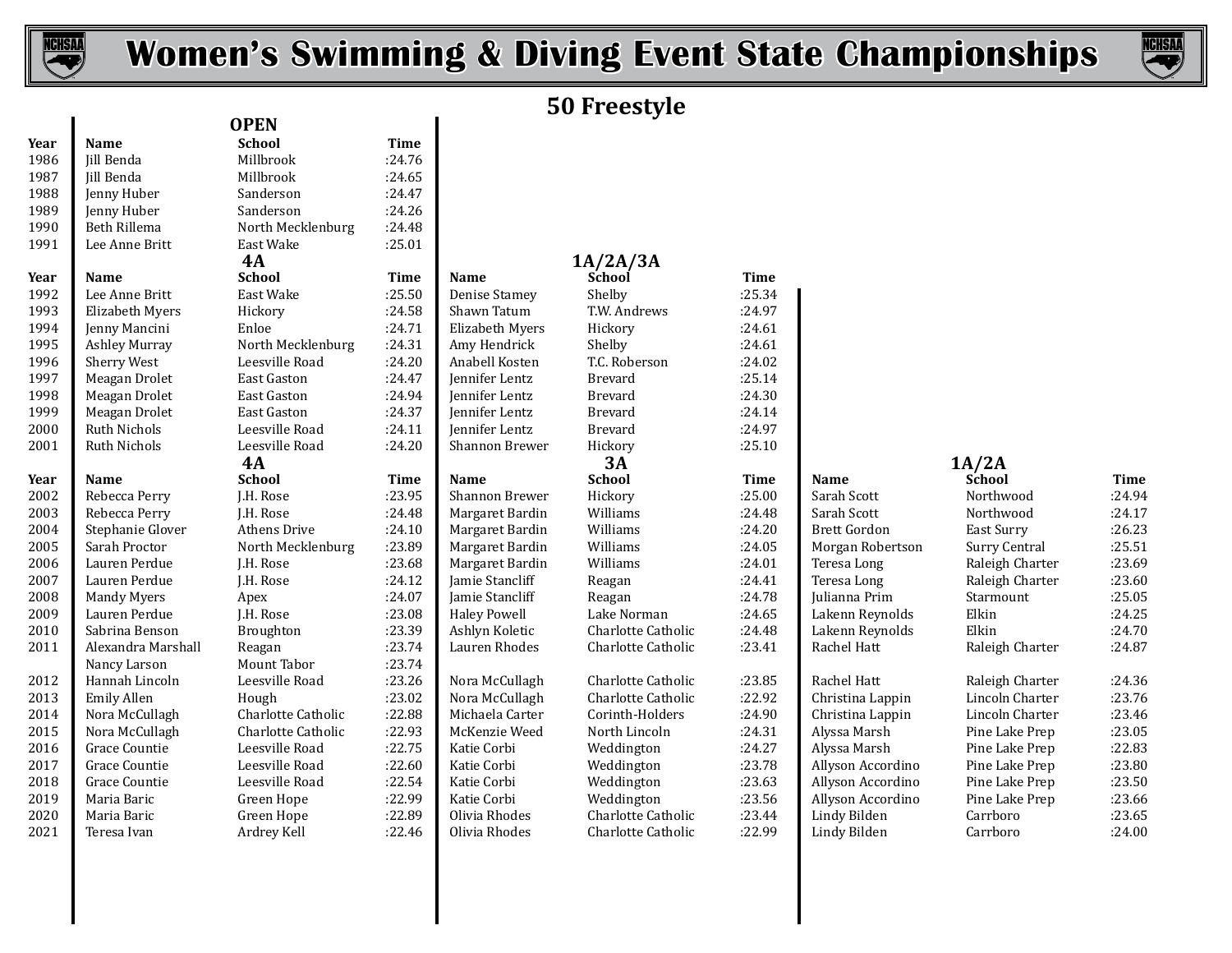



# **1 Meter Diving**

|              |                               | <b>OPEN</b>             |                  |                            |                                  |                  |                                |                                      |                  |
|--------------|-------------------------------|-------------------------|------------------|----------------------------|----------------------------------|------------------|--------------------------------|--------------------------------------|------------------|
| Year         | <b>Name</b>                   | <b>School</b>           | <b>Score</b>     |                            |                                  |                  |                                |                                      |                  |
| 1985         | Robbi Dalton                  | Mount Tabor             | 369.45           |                            |                                  |                  |                                |                                      |                  |
| 1986         | Robbi Dalton                  | Mount Tabor             | 388.85           |                            |                                  |                  |                                |                                      |                  |
| 1987         |                               |                         |                  |                            |                                  |                  |                                |                                      |                  |
| 1988         | Heidi Candler                 | Athens Drive            | 390.45           |                            |                                  |                  |                                |                                      |                  |
| 1989         | Eileen Duley                  | Apex                    | 344.75           |                            |                                  |                  |                                |                                      |                  |
| 1990         | Eileen Duley                  | Apex                    | 368.15           |                            |                                  |                  |                                |                                      |                  |
| 1991         | Eileen Duley                  | Apex                    | 364.35           |                            |                                  |                  |                                |                                      |                  |
|              |                               | 4A                      |                  |                            | 1A/2A/3A                         |                  |                                |                                      |                  |
| Year         | Name                          | <b>School</b>           | <b>Score</b>     | <b>Name</b>                | School                           | <b>Score</b>     |                                |                                      |                  |
| 1992         | Eileen Duley                  | Apex                    | 405.95           | Tandra Leftwich            | Kings Mountain                   | 242.65           |                                |                                      |                  |
| 1993         | Kelly Badrock                 | Jordan                  | 413.30           | Jenny Wren                 | West Lincoln                     | 339.85           |                                |                                      |                  |
| 1994         | Carrie Knoeber                | Enloe                   | 444.05           | Sara Davis                 | Northern Vance                   | 317.55           |                                |                                      |                  |
| 1995         | Carrie Knoeber                | Enloe                   | 456.60           | Georgina Crawford          | Southern Guilford                | 368.55           |                                |                                      |                  |
| 1996         | Carrie Knoeber                | Enloe                   | 491.35           | Erin Bailey                | Fuquay-Varina                    | 437.10           |                                |                                      |                  |
| 1997         | Renee Paradise                | Chapel Hill             | 420.60           | Erin Bailey                | Fuquay-Varina                    | 403.00           |                                |                                      |                  |
| 1998         | Renee Paradise                | Chapel Hill             | 402.80           | Erin Bailey                | Fuquay-Varina                    | 426.75           |                                |                                      |                  |
| 1999         | Jennifer Rehm                 | Orange                  | 474.65           | Erin Bailey                | Fuquay-Varina                    | 471.78           |                                |                                      |                  |
| 2000         | Jennifer Rehm                 | Orange                  | 458.60           | Page Holloway              | Charlotte Catholic               | 409.15           |                                |                                      |                  |
| 2001         | Jessica Thompson              | Butler                  | 446.20           | Page Holloway              | Charlotte Catholic               | 417.55           |                                |                                      |                  |
|              |                               | <b>4A</b>               |                  |                            | 3A                               |                  |                                | 1A/2A                                |                  |
| Year         | Name                          | <b>School</b>           | Score            | <b>Name</b>                | School                           | <b>Score</b>     | Name                           | School                               | <b>Score</b>     |
|              |                               |                         |                  |                            |                                  |                  |                                |                                      |                  |
| 2002         | Jessica Thompson              | Butler                  | 481.00           | Melissa Freimark           | East Chapel Hill                 | 299.50           | Laura Filip                    | Durham School of Arts 342.25         |                  |
| 2003         | Katherine Schamberg           | Athens Drive            | 373.45           | Maryssa Lohman             | East Chapel Hill                 | 283.90           | Laura Filip                    | Durham School of Arts 457.55         |                  |
| 2004         | Chelsea Mock                  | Chapel Hill             | 355.85           |                            |                                  |                  | Sarah Knish                    | Charlotte Catholic                   | 252.70           |
| 2005         | Lydia Cardinal                | Chapel Hill             | 360.95           | <b>Blythe Hogan</b>        | Williams                         | 407.80           | Rebecca Bentley                | Durham School of Arts 338.70         |                  |
| 2006         | Michelle Mudge                | Hopewell                | 391.20           | <b>Blythe Hogan</b>        | Williams                         | 360.85           | Rebecca Bentley                | Durham School of Arts 352.95         |                  |
| 2007         | Julie Doran                   | <b>Holly Springs</b>    | 464.00           | <b>Blythe Hogan</b>        | Williams                         | 304.45           | Sarah Wyman                    | Perquimans                           | 356.05           |
| 2008         | Julie Doran                   | <b>Holly Springs</b>    | 454.25           | <b>Alison Menzies</b>      | Reagan                           | 335.45           | Siobhan Munroe                 | Cardinal Gibbons                     | 273.55           |
| 2009         | Julie Doran                   | <b>Holly Springs</b>    | 429.55           | <b>Alison Menzies</b>      | Reagan                           | 380.00           | <b>Audrey Timmel</b>           | Cedar Ridge                          | 279.35           |
| 2010         | Julie Doran                   | <b>Holly Springs</b>    | 448.90           | Katie Leonard              | Chapel Hill                      | 325.10           | Molly Harkary                  | Cedar Ridge                          | 270.70           |
| 2011         | <b>Alison Menzies</b>         | Reagan                  | 431.35           | Katie Leonard              | Chapel Hill                      | 346.50           | <b>Jill Mulveney</b>           | Lake Norman                          | 367.70           |
| 2012         | Whitney Timberlake            | Hoke                    | 377.50           | Sara Maleski               | Marvin Ridge                     | 404.35           | Adyson Lowe                    | Lake Norman Charter                  | 411.45           |
| 2013         | <b>Lily Armstrong</b>         | Western Guilford        | 386.95           | Mary Ellen Targonski       | South Point                      | 401.60           | Adyson Lowe                    | Lake Norman Charter                  | 390.40           |
| 2014         | Jennifer Giacalone            | Hough                   | 414.10           | Mary Ellen Targonski       | South Point                      | 447.30           | Peyton Freeze                  | Lake Norman Charter                  | 392.45           |
| 2015         | Kristen Hayden                | Panther Creek           | 507.55           | Nikki Canale               | Marvin Ridge                     | 511.60           | Adyson Lowe                    | Lake Norman Charter                  | 466.60           |
| 2016         | Jocelyn Porter                | Hough                   | 477.65           | Nikki Canale               | Marvin Ridge                     | 530.65           | Lindsey Ruderman               | <b>NCSSM</b>                         | 405.45           |
| 2017         | Jennifer Giacalone            | Hough                   | 474.40           | Nikki Canale               | Marvin Ridge                     | 492.90           | Claire McDaniels               | Carrboro                             | 475.45           |
| 2018         | Ashton Zuburg                 | Leesville Road          | 450.85           | Alyssa Wang                | East Chapel Hill                 | 473.90           | Kyndal Knight                  | <b>East Gaston</b>                   | 490.60           |
| 2019         | Ashton Zuburg                 | Leesville Road          | 440.50           | Clara Tate                 | Chapel Hill                      | 418.65           | Joslyn Oakley                  | Langtree Charter                     | 472.60           |
| 2020<br>2021 | Ashton Zuburg<br>Andra Buchan | Leesville Road<br>Hough | 423.55<br>433.35 | Clara Tate<br>Jessica Paul | Chapel Hill<br>Northern Guilford | 440.10<br>407.05 | Joslyn Oakley<br>Joslyn Oakley | Langtree Charter<br>Langtree Charter | 480.85<br>492.50 |

| Mount Tabor          | 369.45       |                       |                   |
|----------------------|--------------|-----------------------|-------------------|
| Mount Tabor          | 388.85       |                       |                   |
| Athens Drive         | 390.45       |                       |                   |
| <b>Apex</b>          | 344.75       |                       |                   |
| <b>Apex</b>          | 368.15       |                       |                   |
| <b>Apex</b>          | 364.35       |                       |                   |
| 4А                   |              |                       | 1A/2A/3A          |
| ichool               | <b>Score</b> | <b>Name</b>           | School            |
| Apex                 | 405.95       | Tandra Leftwich       | <b>Kings Moun</b> |
| ordan                | 413.30       | Jenny Wren            | West Lincoli      |
| Enloe                | 444.05       | Sara Davis            | Northern Va       |
| Enloe                | 456.60       | Georgina Crawford     | Southern Gu       |
| Enloe                | 491.35       | Erin Bailey           | Fuguay-Vari       |
| hapel Hill           | 420.60       | Erin Bailey           | Fuquay-Vari       |
| hapel Hill.          | 402.80       | Erin Bailey           | Fuguay-Vari       |
| )range               | 474.65       | Erin Bailey           | Fuquay-Vari       |
| )range               | 458.60       | Page Holloway         | Charlotte Ca      |
| 3utler               | 446.20       | Page Holloway         | Charlotte Ca      |
| 4А                   |              |                       | 3A                |
| school               | <b>Score</b> | <b>Name</b>           | <b>School</b>     |
| 3utler               | 481.00       | Melissa Freimark      | East Chapel       |
| Athens Drive         | 373.45       | Maryssa Lohman        | East Chapel       |
| Chapel Hill          | 355.85       |                       |                   |
| hapel Hill           | 360.95       | <b>Blythe Hogan</b>   | Williams          |
| <b>Iopewell</b>      | 391.20       | <b>Blythe Hogan</b>   | Williams          |
| <b>Jolly Springs</b> | 464.00       | <b>Blythe Hogan</b>   | Williams          |
| Iolly Springs        | 454.25       | <b>Alison Menzies</b> | Reagan            |
| <b>Holly Springs</b> | 429.55       | <b>Alison Menzies</b> | Reagan            |
| <b>Jolly Springs</b> | 448.90       | Katie Leonard         | Chapel Hill       |
| <b>Reagan</b>        | 431.35       | Katie Leonard         | Chapel Hill       |
| Ioke                 | 377.50       | Sara Maleski          | Marvin Ridg       |
| Vestern Guilford     | 386.95       | Mary Ellen Targonski  | South Point       |
| <b>Jough</b>         | 414.10       | Mary Ellen Targonski  | South Point       |
| Panther Creek        | 507.55       | Nikki Canale          | Marvin Ridg       |
| Iough                | 477.65       | Nikki Canale          | Marvin Ridg       |
| <b>Hough</b>         | 474.40       | Nikki Canale          | Marvin Ridg       |
| eesville Road        | 450.85       | Alyssa Wang           | East Chapel       |
| eesville Road        | 440.50       | Clara Tate            | Chapel Hill       |
| eesville Road        | 423.55       | Clara Tate            | Chapel Hill       |
| Iough                | 433.35       | Iessica Paul          | Northern Gu       |

| 390.45       |                       |                    |                                  |                      |                              |              |
|--------------|-----------------------|--------------------|----------------------------------|----------------------|------------------------------|--------------|
| 344.75       |                       |                    |                                  |                      |                              |              |
| 368.15       |                       |                    |                                  |                      |                              |              |
| 364.35       |                       |                    |                                  |                      |                              |              |
|              |                       |                    |                                  |                      |                              |              |
| <b>Score</b> | Name                  | School             | <b>Score</b>                     |                      |                              |              |
| 405.95       | Tandra Leftwich       | Kings Mountain     | 242.65                           |                      |                              |              |
| 413.30       | Jenny Wren            | West Lincoln       | 339.85                           |                      |                              |              |
| 444.05       | Sara Davis            | Northern Vance     | 317.55                           |                      |                              |              |
| 456.60       | Georgina Crawford     | Southern Guilford  | 368.55                           |                      |                              |              |
| 491.35       | Erin Bailey           | Fuquay-Varina      | 437.10                           |                      |                              |              |
| 420.60       | Erin Bailey           | Fuquay-Varina      | 403.00                           |                      |                              |              |
| 402.80       | Erin Bailey           | Fuquay-Varina      | 426.75                           |                      |                              |              |
| 474.65       | Erin Bailey           | Fuguay-Varina      | 471.78                           |                      |                              |              |
| 458.60       | Page Holloway         | Charlotte Catholic | 409.15                           |                      |                              |              |
| 446.20       | Page Holloway         | Charlotte Catholic | 417.55                           |                      |                              |              |
|              |                       | 3A                 |                                  |                      |                              |              |
| <b>Score</b> | Name                  | <b>School</b>      | <b>Score</b>                     | <b>Name</b>          | <b>School</b>                | <b>Score</b> |
| 481.00       | Melissa Freimark      | East Chapel Hill   | 299.50                           | Laura Filip          | Durham School of Arts 342.25 |              |
| 373.45       | Maryssa Lohman        | East Chapel Hill   | 283.90                           | Laura Filip          | Durham School of Arts 457.55 |              |
| 355.85       |                       |                    |                                  | Sarah Knish          | Charlotte Catholic           | 252.70       |
| 360.95       | <b>Blythe Hogan</b>   | Williams           | 407.80                           | Rebecca Bentley      | Durham School of Arts 338.70 |              |
| 391.20       | <b>Blythe Hogan</b>   | Williams           | 360.85                           | Rebecca Bentley      | Durham School of Arts 352.95 |              |
| 464.00       | <b>Blythe Hogan</b>   | Williams           | 304.45                           | Sarah Wyman          | Perquimans                   | 356.05       |
| 454.25       | <b>Alison Menzies</b> | Reagan             | 335.45                           | Siobhan Munroe       | <b>Cardinal Gibbons</b>      | 273.55       |
| 429.55       | <b>Alison Menzies</b> | Reagan             | 380.00                           | <b>Audrey Timmel</b> | Cedar Ridge                  | 279.35       |
| 448.90       | Katie Leonard         | Chapel Hill        | 325.10                           | Molly Harkary        | Cedar Ridge                  | 270.70       |
| 431.35       | Katie Leonard         | Chapel Hill        | 346.50                           | <b>Jill Mulveney</b> | Lake Norman                  | 367.70       |
| 377.50       | Sara Maleski          | Marvin Ridge       | 404.35                           | Adyson Lowe          | Lake Norman Charter          | 411.45       |
| 386.95       | Mary Ellen Targonski  | South Point        | 401.60                           | Adyson Lowe          | Lake Norman Charter          | 390.40       |
| 414.10       |                       | South Point        | 447.30                           | Peyton Freeze        | Lake Norman Charter          | 392.45       |
| 507.55       | Nikki Canale          | Marvin Ridge       | 511.60                           | Adyson Lowe          | Lake Norman Charter          | 466.60       |
| 477.65       | Nikki Canale          | Marvin Ridge       | 530.65                           | Lindsey Ruderman     | <b>NCSSM</b>                 | 405.45       |
| 474.40       | Nikki Canale          | Marvin Ridge       | 492.90                           | Claire McDaniels     | Carrboro                     | 475.45       |
| 450.85       | Alyssa Wang           | East Chapel Hill   | 473.90                           | Kyndal Knight        | East Gaston                  | 490.60       |
| 440.50       | Clara Tate            | Chapel Hill        | 418.65                           | Joslyn Oakley        | Langtree Charter             | 472.60       |
| 423.55       | Clara Tate            | Chapel Hill        | 440.10                           | Joslyn Oakley        | Langtree Charter             | 480.85       |
| 433.35       | Jessica Paul          | Northern Guilford  | 407.05                           | Joslyn Oakley        | Langtree Charter             | 492.50       |
|              |                       |                    | 1A/2A/3A<br>Mary Ellen Targonski |                      |                              | 1A/2A        |

| Name                 |
|----------------------|
| Laura Filip          |
| Laura Filip          |
| Sarah Knish          |
| Rebecca Bent         |
| Rebecca Bent         |
| Sarah Wymar          |
| Siobhan Mun          |
| <b>Audrey Timn</b>   |
| Molly Harkar         |
| <b>Jill Mulveney</b> |
| Adyson Lowe          |
| Adyson Lowe          |
| Peyton Freez         |
| Adyson Lowe          |
| Lindsey Rude         |
| Claire McDan         |
| Kyndal Knigh         |
| Joslyn Oakley        |
| Joslyn Oakley        |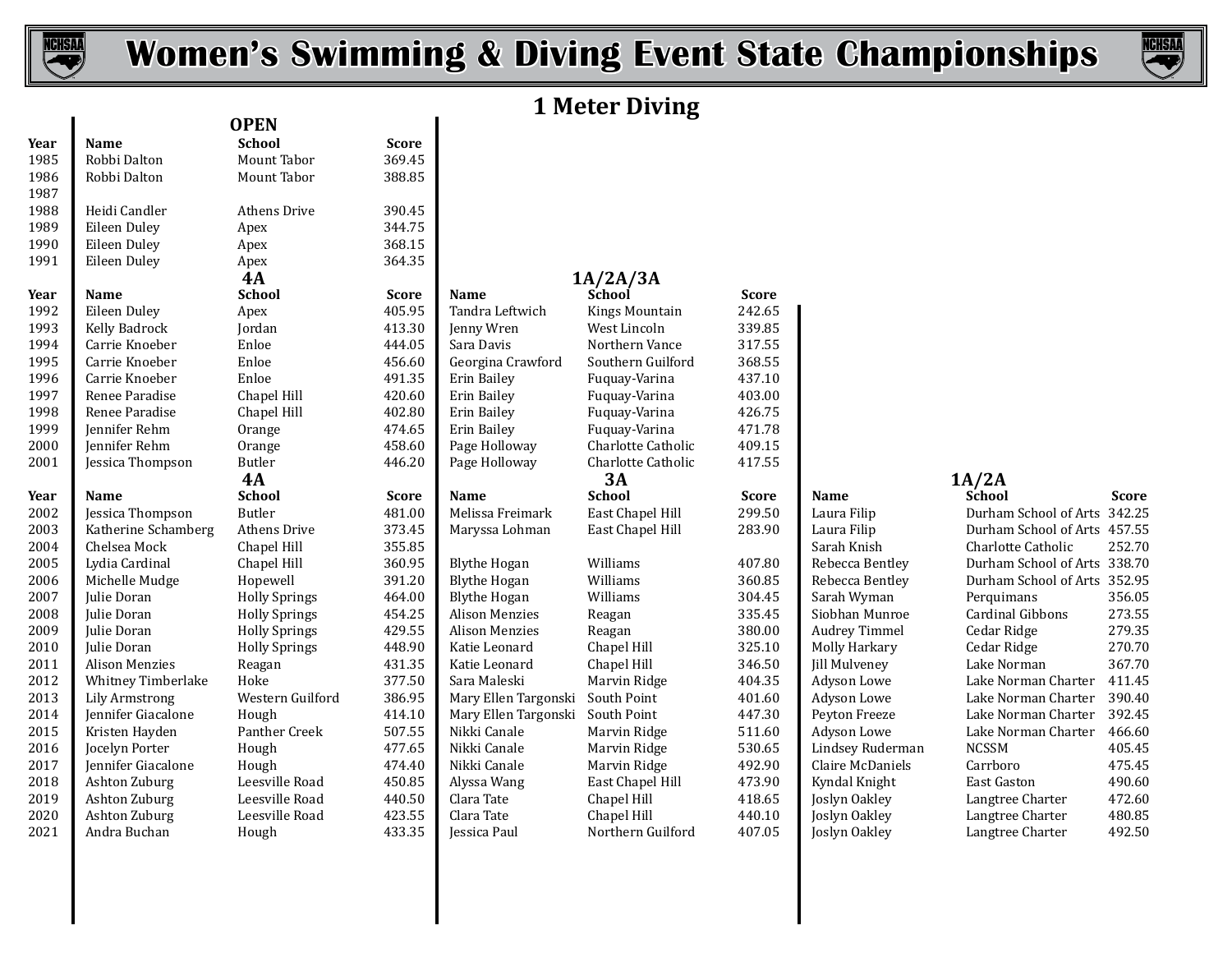



# **100 Butterfly**

| Year | Name                 | <b>School</b>             | Time   |
|------|----------------------|---------------------------|--------|
| 1986 | Flna Fox             | South Mecklenburg         | 59.63  |
| 1987 | J. Miller            | <b>Myers Park</b>         | :59.32 |
| 1988 | Suzanne Gardiner     | Cary                      | :59.39 |
| 1989 | Amber Ballard        | T.C. Roberson             | :58.59 |
| 1990 | Julie McKinney       | Sanderson                 | :57.91 |
| 1991 | Julie Peluso         | Broughton                 | :58.56 |
|      |                      | 4A                        |        |
| Year | Name                 | <b>School</b>             | Time   |
| 1992 | Cara Dunnaway        | Apex                      | :58.29 |
| 1993 | Cara Dunnaway        | Apex                      | :58.96 |
| 1994 | Nicole Campbell      | Leesville Road            | :58.09 |
| 1995 | <b>Sherry West</b>   | Leesville Road            | :57.99 |
| 1996 | Cindy Scheuster      | Providence                | :59.19 |
| 1997 | <b>Kelly Weeks</b>   | Leesville Road            | :58.44 |
| 1998 | Melissa Fiss         | Providence                | :57.02 |
| 1999 | Cara Lane            | Providence                | :56.51 |
| 2000 | <b>Hillary Queen</b> | <b>East Gaston</b>        | :58.69 |
| 2001 | Erin Gottschalk      | Hoggard                   | :58.53 |
|      |                      | 4A                        |        |
| Year | Name                 | <b>School</b>             | Time   |
| 2002 | Stephanie Glover     | <b>Athens Drive</b>       | :57.65 |
| 2003 | Stephanie Glover     | <b>Athens Drive</b>       | :57.46 |
| 2004 | Sarah Proctor        | North Mecklenburg         | :57.47 |
| 2005 | Amanda Duncan        | <b>Wake Forest</b>        | :55.77 |
| 2006 | Jessalyn Crawford    | <b>Athens Drive</b>       | :57.08 |
| 2007 | Sarah Henry          | West Johnston             | :56.87 |
| 2008 | Cari Blalock         | New Hanover               | :55.31 |
| 2009 | Chelsea Howard       | Riverside-Durham          | :54.92 |
| 2010 | Cari Blalock         | New Hanover               | :55.07 |
| 2011 | Jessica Godlweski    | Apex                      | :55.47 |
| 2012 | Hannah Lincoln       | Leesville Road            | :54.68 |
| 2013 | Megan Owens          | Cary                      | :55.59 |
| 2014 | Elsa Welshofer       | Charlotte Catholic        | :54.47 |
| 2015 | Mary-O Soule         | T.C. Roberson             | :55.73 |
| 2016 | Julia Menkhaus       | Charlotte Catholic        | :54.12 |
| 2017 | Julia Menkhaus       | <b>Charlotte Catholic</b> | :53.61 |
| 2018 | Amanda Ray           | Leesville Road            | :54.28 |
| 2019 | Claire Curzan        | <b>Cardinal Gibbons</b>   | :51.60 |
| 2020 | Claire Curzan        | Cardinal Gibbons          | :50.35 |
| 2021 | Claire Curzan        | Cardinal Gibbons          | :50.35 |

# South Mecklenburg 59.63<br>Myers Park :59.32 Myers Park :59.32<br>Cary :59.39 1.C. Roberson :58.59<br>Sanderson :57.91 Broughton  $\overline{4A}$  :58.56 **OPEN**

# **4A 1A/2A/3A**

|      |                    | 4H                      |          |                    | IA/ZA/3A               |             |                   |                          |         |
|------|--------------------|-------------------------|----------|--------------------|------------------------|-------------|-------------------|--------------------------|---------|
| Year | <b>Name</b>        | <b>School</b>           | Time     | Name               | <b>School</b>          | <b>Time</b> |                   |                          |         |
| 1992 | Cara Dunnaway      | Apex                    | :58.29   | Renee Bailey       | East Rutherford        | 1:02.23     |                   |                          |         |
| 1993 | Cara Dunnaway      | Apex                    | :58.96   | Dondrea Elliot     | East Rowan             | :58.86      |                   |                          |         |
| 1994 | Nicole Campbell    | Leesville Road          | :58.09   | Dondrea Elliot     | East Rowan             | :59.79      |                   |                          |         |
| 1995 | <b>Sherry West</b> | Leesville Road          | :57.99   | Kristina Harmer    | Wake Forest-Rolesville | 1:00.50     |                   |                          |         |
| 1996 | Cindy Scheuster    | Providence              | :59.19   | Melissa Orr        | T.C. Roberson          | 1:00.56     |                   |                          |         |
| 1997 | Kelly Weeks        | Leesville Road          | :58.44   | Sarah Allen        | East Chapel Hill       | :58.28      |                   |                          |         |
| 1998 | Melissa Fiss       | Providence              | :57.02   | Sarah Allen        | East Chapel Hill       | :59.82      |                   |                          |         |
| 1999 | Cara Lane          | Providence              | :56.51   | Kim Campbell       | East Chapel Hill       | :59.16      |                   |                          |         |
| 2000 | Hillary Queen      | <b>East Gaston</b>      | :58.69   | Nikki Deering      | Central Davidson       | :58.16      |                   |                          |         |
| 2001 | Erin Gottschalk    | Hoggard                 | :58.53   | Nikki Deering      | Central Davidson       | :57.96      |                   |                          |         |
|      |                    | 4A                      |          |                    | 3A                     |             |                   | 1A/2A                    |         |
| Year | <b>Name</b>        | <b>School</b>           | Time     | Name               | <b>School</b>          | Time        | <b>Name</b>       | School                   | Time    |
| 2002 | Stephanie Glover   | Athens Drive            | :57.65   | Megan Chenier      | Eastern Wayne          | :59.34      | Sarah Scott       | Northwood                | :58.38  |
| 2003 | Stephanie Glover   | Athens Drive            | :57.46   | Katherine Caldwell | Concord                | :58.42      | Sarah Scott       | Northwood                | :57.35  |
| 2004 | Sarah Proctor      | North Mecklenburg       | :57.47   | Allie Lewis        | <b>Smoky Mountain</b>  | :57.55      | Victoria Niemeyer | Western Alamance         | :57.68  |
| 2005 | Amanda Duncan      | <b>Wake Forest</b>      | :55.77   | Katherine Caldwell | Concord                | :58.31      | Keri Mcafee       | Charlotte Catholic       | 1:00.42 |
| 2006 | Jessalyn Crawford  | Athens Drive            | :57.08   | Keri McAfee        | Charlotte Catholic     | :58.32      | Patrice Dason     | Cardinal Gibbons         | :55.21  |
| 2007 | Sarah Henry        | West Johnston           | :56.87   | Keri McAfee        | Charlotte Catholic     | :57.12      | Julianna Prim     | Starmount                | :56.94  |
| 2008 | Cari Blalock       | New Hanover             | :55.31   | Keri McAfee        | Charlotte Catholic     | :56.39      | Julianna Prim     | Starmount                | :57.28  |
| 2009 | Chelsea Howard     | Riverside-Durham        | :54.92   | Victoria Oslund    | Tuscola                | :57.68      | Julianna Prim     | Starmount                | :57.51  |
| 2010 | Cari Blalock       | New Hanover             | :55.07   | Victoria Oslund    | Tuscola                | :56.90      | Madi Ralston      | Salisbury                | :59.46  |
| 2011 | Jessica Godlweski  | Apex                    | :55.47   | Victoria Oslund    | Tuscola                | :55.99      | Caitlin Casazza   | <b>Bishop McGuinness</b> | :57.52  |
| 2012 | Hannah Lincoln     | Leesville Road          | :54.68   | Elsa Welshofer     | Charlotte Catholic     | :56.09      | Caitlin Casazza   | <b>Bishop McGuinness</b> | :55.29  |
| 2013 | Megan Owens        | Cary                    | :55.59   | Elsa Welshofer     | Charlotte Catholic     | :54.69      | Christina Lappin  | Lincoln Charter          | :55.60  |
| 2014 | Elsa Welshofer     | Charlotte Catholic      | :54.47   | Claire DeSelm      | Chapel Hill            | :54.77      | Alyssa Marsh      | Pine Lake Prep           | :53.72  |
| 2015 | Mary-O Soule       | T.C. Roberson           | :55.73   | Claire DeSelm      | Chapel Hill            | :55.39      | Alyssa Marsh      | Pine Lake Prep           | :54.08  |
| 2016 | Julia Menkhaus     | Charlotte Catholic      | :54.12   | Claire DeSelm      | Chapel Hill            | :56.32      | Alyssa Marsh      | Pine Lake Prep           | :53.23  |
| 2017 | Julia Menkhaus     | Charlotte Catholic      | :53.61   | Elle VanNote       | Marvin Ridge           | :55.22      | Alexandria Baker  | Lincoln Charter          | :55.43  |
| 2018 | Amanda Ray         | Leesville Road          | :54.28   | Julia Menkhaus     | Charlotte Catholic     | :53.84      | Kathryn Morrison  | Salisbury                | :55.54  |
| 2019 | Claire Curzan      | <b>Cardinal Gibbons</b> | :51.60   | Ellie VanNote      | Marvin Ridge           | :53.92      | Jenna Bridges     | Chase                    | :55.84  |
| 2020 | Claire Curzan      | Cardinal Gibbons        | :50.35   | Madeline Menkhaus  | Charlotte Catholic     | :54.42      | Jenna Bridges     | Chase                    | :54.52  |
| 2021 | Claire Curzan      | Cardinal Gihhons        | $-50.35$ | Madeline Menkhaus  | Charlotte Catholic     | $-5415$     | Jenna Bridges     | Chase                    | $-5556$ |

| Ital | маше              | эспоот             | тице   | ічаше              | эспоот             | тице   | Name              | эспоот                   | тине    |
|------|-------------------|--------------------|--------|--------------------|--------------------|--------|-------------------|--------------------------|---------|
| 2002 | Stephanie Glover  | Athens Drive       | :57.65 | Megan Chenier      | Eastern Wayne      | :59.34 | Sarah Scott       | Northwood                | :58.38  |
| 2003 | Stephanie Glover  | Athens Drive       | :57.46 | Katherine Caldwell | Concord            | :58.42 | Sarah Scott       | Northwood                | :57.35  |
| 2004 | Sarah Proctor     | North Mecklenburg  | :57.47 | Allie Lewis        | Smoky Mountain     | :57.55 | Victoria Niemeyer | Western Alamance         | :57.68  |
| 2005 | Amanda Duncan     | <b>Wake Forest</b> | :55.77 | Katherine Caldwell | Concord            | :58.31 | Keri Mcafee       | Charlotte Catholic       | 1:00.42 |
| 2006 | Jessalyn Crawford | Athens Drive       | :57.08 | Keri McAfee        | Charlotte Catholic | :58.32 | Patrice Dason     | Cardinal Gibbons         | :55.21  |
| 2007 | Sarah Henry       | West Johnston      | :56.87 | Keri McAfee        | Charlotte Catholic | :57.12 | Julianna Prim     | Starmount                | :56.94  |
| 2008 | Cari Blalock      | New Hanover        | :55.31 | Keri McAfee        | Charlotte Catholic | :56.39 | Julianna Prim     | Starmount                | :57.28  |
| 2009 | Chelsea Howard    | Riverside-Durham   | :54.92 | Victoria Oslund    | Tuscola            | :57.68 | Julianna Prim     | Starmount                | :57.51  |
| 2010 | Cari Blalock      | New Hanover        | :55.07 | Victoria Oslund    | Tuscola            | :56.90 | Madi Ralston      | Salisbury                | :59.46  |
| 2011 | Jessica Godlweski | Apex               | :55.47 | Victoria Oslund    | Tuscola            | :55.99 | Caitlin Casazza   | <b>Bishop McGuinness</b> | :57.52  |
| 2012 | Hannah Lincoln    | Leesville Road     | :54.68 | Elsa Welshofer     | Charlotte Catholic | :56.09 | Caitlin Casazza   | <b>Bishop McGuinness</b> | :55.29  |
| 2013 | Megan Owens       | Cary               | :55.59 | Elsa Welshofer     | Charlotte Catholic | :54.69 | Christina Lappin  | Lincoln Charter          | :55.60  |
| 2014 | Elsa Welshofer    | Charlotte Catholic | :54.47 | Claire DeSelm      | Chapel Hill        | :54.77 | Alyssa Marsh      | Pine Lake Prep           | :53.72  |
| 2015 | Mary-O Soule      | T.C. Roberson      | :55.73 | Claire DeSelm      | Chapel Hill        | :55.39 | Alyssa Marsh      | Pine Lake Prep           | :54.08  |
| 2016 | Julia Menkhaus    | Charlotte Catholic | :54.12 | Claire DeSelm      | Chapel Hill        | :56.32 | Alyssa Marsh      | Pine Lake Prep           | :53.23  |
| 2017 | Julia Menkhaus    | Charlotte Catholic | :53.61 | Elle VanNote       | Marvin Ridge       | :55.22 | Alexandria Baker  | Lincoln Charter          | :55.43  |
| 2018 | Amanda Ray        | Leesville Road     | :54.28 | Julia Menkhaus     | Charlotte Catholic | :53.84 | Kathryn Morrison  | Salisbury                | :55.54  |
| 2019 | Claire Curzan     | Cardinal Gibbons   | :51.60 | Ellie VanNote      | Marvin Ridge       | :53.92 | Jenna Bridges     | Chase                    | :55.84  |
| 2020 | Claire Curzan     | Cardinal Gibbons   | :50.35 | Madeline Menkhaus  | Charlotte Catholic | :54.42 | Jenna Bridges     | Chase                    | :54.52  |
| 2021 | Claire Curzan     | Cardinal Gibbons   | :50.35 | Madeline Menkhaus  | Charlotte Catholic | :54.15 | Jenna Bridges     | Chase                    | :55.56  |
|      |                   |                    |        |                    |                    |        |                   |                          |         |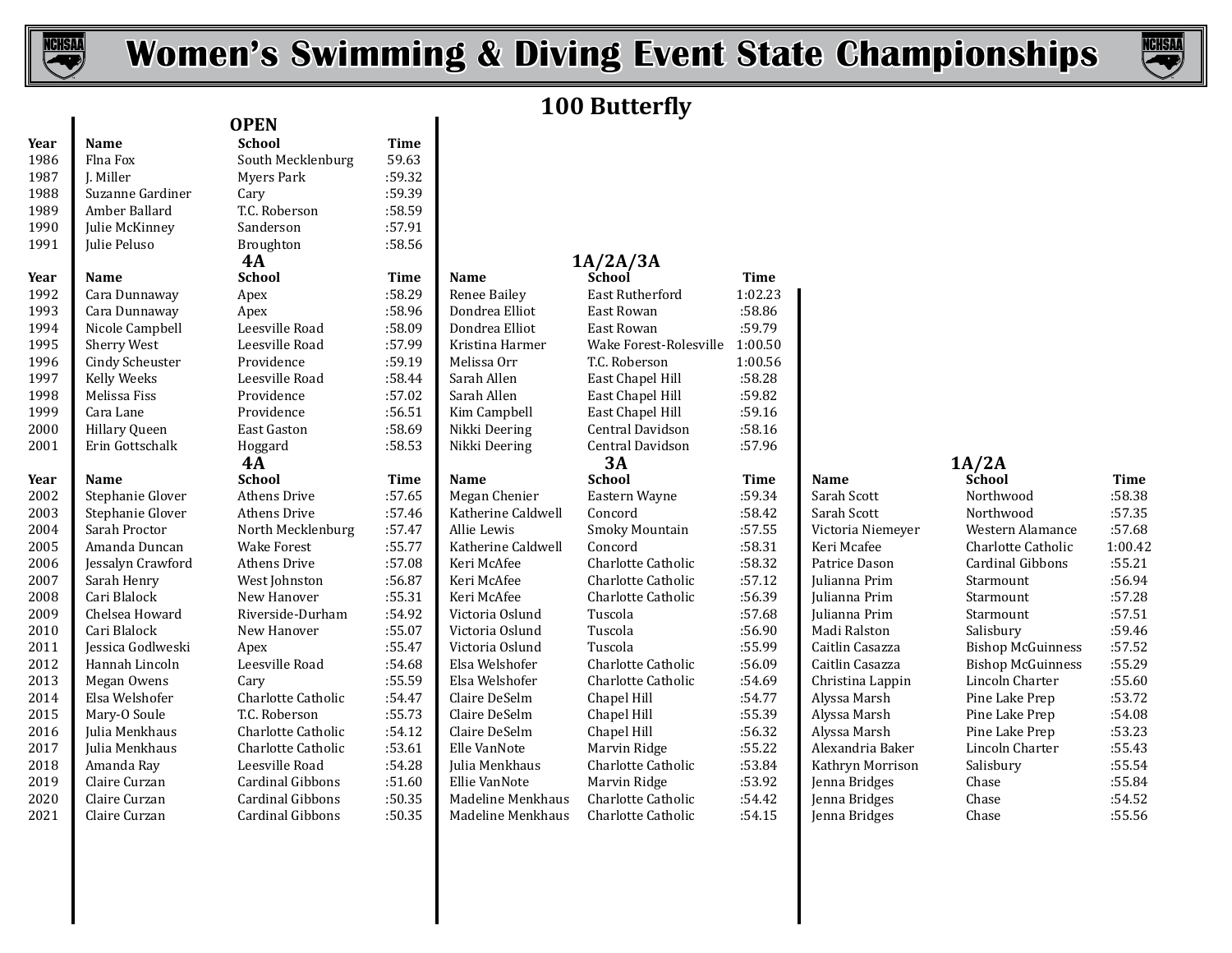

 $\overline{\phantom{a}}$ 

# **Women's Swimming & Diving Event State Championships**



# **100 Freestyle**

| Year | Name                 | <b>School</b>      | Time   |
|------|----------------------|--------------------|--------|
| 1986 | Annie McCoy          | Ragsdale           | :54.85 |
| 1987 | Annie McCoy          | Ragsdale           | :54.44 |
| 1988 | Jenny Huber          | Sanderson          | :53.69 |
| 1989 | Jenny Huber          | Sanderson          | :53.73 |
| 1990 | Beth Rillema         | North Mecklenburg  | :54.26 |
| 1991 | Kelly Frazier        | Ashbrook           | :53.03 |
|      |                      | 4A                 |        |
| Year | Name                 | <b>School</b>      | Time   |
| 1992 | Kelly Frazier        | Ashbrook           | :52.60 |
| 1993 | Kelly Frazier        | Ashbrook           | :52.77 |
| 1994 | <b>Ashley Murray</b> | North Mecklenburg  | :52.32 |
| 1995 | <b>Ashley Murray</b> | North Mecklenburg  | :52.52 |
| 1996 | <b>Sherry West</b>   | Leesville Road     | :52.68 |
| 1997 | Megan Drolet         | <b>East Gaston</b> | :53.70 |
| 1998 | Katie Scoggins       | Millbrook          | :52.69 |
| 1999 | Meagan Drolet        | East Gaston        | :52.30 |
| 2000 | <b>Ruth Nichols</b>  | Leesville Road     | :52.95 |
| 2001 | <b>Ruth Nichols</b>  | Leesville Road     | :52.19 |
|      |                      | 4A                 |        |
| Year | Name                 | <b>School</b>      | Time   |
| 2002 | Carolina Ackley      | Enloe              | :51.87 |
| 2003 | Rebecca Perry        | I.H. Rose          | :52.24 |
| 2004 | Kaleigh Gomes        | Providence         | :52.33 |
| 2005 | Kaleigh Gomes        | Providence         | :53.18 |
| 2006 | Kaleigh Gomes        | Providence         | :51.38 |
| 2007 | <b>Mandy Myers</b>   | Apex               | :51.71 |
| 2008 | Dania Marinshaw      | East Chapel Hill   | :52.48 |
| 2009 | Lauren Perdue        | J.H. Rose          | :49.80 |
| 2010 | Henriette Stenkvist  | Panther Creek      | :51.13 |
| 2011 | Henriette Stenkvist  | Panther Creek      | :50.69 |
| 2012 | <b>Emily Allen</b>   | Hough              | :50.29 |
| 2013 | <b>Emily Allen</b>   | Hough              | :49.77 |
| 2014 | <b>Emily Allen</b>   | Hough              | :49.68 |
| 2015 | <b>Emily Allen</b>   | Hough              | :49.85 |
| 2016 | Jessica Merritt      | Hough              | :50.14 |
| 2017 | Grace Countie        | Leesville Road     | :49.98 |
| 2018 | <b>Grace Countie</b> | Leesville Road     | :49.69 |
| 2019 | Olwyn Bartis         | <b>Myers Park</b>  | :50.60 |
| 2020 | Teresa Ivan          | Ardrey Kell        | :50.46 |
| 2021 | Teresa Ivan          | Ardrey Kell        | :49.25 |

| <b>OPEN</b>        |             |                        | TAA TI <i>c</i> cyl |
|--------------------|-------------|------------------------|---------------------|
| <b>School</b>      | <b>Time</b> |                        |                     |
| Ragsdale           | :54.85      |                        |                     |
| Ragsdale           | :54.44      |                        |                     |
| Sanderson          | :53.69      |                        |                     |
| Sanderson          | :53.73      |                        |                     |
| North Mecklenburg  | :54.26      |                        |                     |
| Ashbrook           | :53.03      |                        |                     |
| <b>4A</b>          |             |                        | 1A/2A/3A            |
| <b>School</b>      | <b>Time</b> | <b>Name</b>            | School              |
| Ashbrook           | :52.60      | Wendy Henson           | Chase               |
| Ashbrook           | :52.77      | Wendy Henson           | Chase               |
| North Mecklenburg  | :52.32      | <b>Elizabeth Myers</b> | Hickory             |
| North Mecklenburg  | :52.52      | Olivia Smutney         | Western Gui         |
| Leesville Road     | :52.68      | Anabell Kosten         | T.C. Roberso        |
| <b>East Gaston</b> | :53.70      | Lauren Smith           | Central Caba        |
| Millbrook          | :52.69      | Amy Hendrick           | Shelby              |
| <b>East Gaston</b> | :52.30      | Lauren Smith           | Central Caba        |
| Leesville Road     | :52.95      | Kellie Hill            | Sun Valley          |
| Leesville Road     | :52.19      | <b>Shannon Brewer</b>  | Hickory             |
| <b>4A</b>          |             |                        | 3A                  |
| <b>School</b>      | <b>Time</b> | Name                   | <b>School</b>       |
| Enloe              | :51.87      | <b>Shannon Brewer</b>  | Hickory             |
| J.H. Rose          | :52.24      | Margaret Bardin        | Williams            |
| Providence         | :52.33      | Margaret Bardin        | Williams            |
| Providence         | :53.18      | Margaret Bardin        | Williams            |
| Providence         | :51.38      | Margaret Bardin        | Williams            |
| Apex               | :51.71      | Henni Coetzer          | Porter Ridge        |
| East Chapel Hill   | :52.48      | Jordan Koletic         | Charlotte Ca        |
| J.H. Rose          | :49.80      | <b>Heather Isetts</b>  | Lake Norma          |
| Panther Creek      | :51.13      | Ashlyn Koletic         | Charlotte Ca        |
| Panther Creek      | :50.69      | Ashlyn Koletic         | Charlotte Ca        |
| Hough              | :50.29      | Lauren Rhodes          | Charlotte Ca        |
| Hough              | :49.77      | Lauren Rhodes          | Charlotte Ca        |
| Hough              | :49.68      | Anabelle Durham        | Chapel Hill         |
| Hough              | :49.85      | Anna Durak             | Hickory             |
| Hough              | :50.14      | Anna Durak             | Hickory             |

| ノサ・ササ       |                    |
|-------------|--------------------|
| 53.69       |                    |
| 53.73       |                    |
| 54.26       |                    |
| 53.03       |                    |
|             |                    |
| <b>Time</b> | Name               |
| 52.60       | Wendy Hen          |
| 52.77       | Wendy Hen          |
| 52.32       | Elizabeth M        |
| 52.52       | Olivia Smut        |
| 52.68       | Anabell Kos        |
| 53.70       | Lauren Smi         |
| 52.69       | Amy Hendr          |
| 52.30       | Lauren Smi         |
| 52.95       | Kellie Hill        |
| 52.19       | Shannon Bı         |
|             |                    |
| <b>Time</b> | Name               |
| 51.87       | Shannon Bı         |
| 52.24       | Margaret B         |
| 52.33       | Margaret B         |
| 53.18       | Margaret B         |
| 51.38       | Margaret B         |
| 51.71       | Henni Coet         |
| 52.48       | Jordan Kole        |
| 49.80       | <b>Heather Ise</b> |
| 51.13       | Ashlyn Kole        |
| 50.69       | Ashlyn Kole        |
| 50.29       | Lauren Rho         |
| 49.77       | Lauren Rho         |
| 49.68       | Anabelle Di        |
| 49.85       | Anna Dural         |
| 50.14       | Anna Dural         |
| 49.98       | Katie Corbi        |
| 49.69       | Olwyn Bart         |
| 50.60       | Madeline SI        |
| 50.46       | Madeline S         |
|             |                    |

| <b>*</b> , , , |                        | $1101$ the Piccinch but $\epsilon$ | .      |                        |                         |             |                       |                         |             |
|----------------|------------------------|------------------------------------|--------|------------------------|-------------------------|-------------|-----------------------|-------------------------|-------------|
| 1991           | Kelly Frazier          | Ashbrook                           | :53.03 |                        |                         |             |                       |                         |             |
|                |                        | 4A                                 |        |                        | 1A/2A/3A                |             |                       |                         |             |
| Year           | <b>Name</b>            | <b>School</b>                      | Time   | <b>Name</b>            | School                  | <b>Time</b> |                       |                         |             |
| 1992           | Kelly Frazier          | Ashbrook                           | :52.60 | Wendy Henson           | Chase                   | :52.85      |                       |                         |             |
| 1993           | Kelly Frazier          | Ashbrook                           | :52.77 | Wendy Henson           | Chase                   | :52.16      |                       |                         |             |
| 1994           | <b>Ashley Murray</b>   | North Mecklenburg                  | :52.32 | <b>Elizabeth Myers</b> | Hickory                 | :55.25      |                       |                         |             |
| 1995           | <b>Ashley Murray</b>   | North Mecklenburg                  | :52.52 | Olivia Smutney         | Western Guilford        | :54.43      |                       |                         |             |
| 1996           | Sherry West            | Leesville Road                     | :52.68 | Anabell Kosten         | T.C. Roberson           | :52.68      |                       |                         |             |
| 1997           | Megan Drolet           | <b>East Gaston</b>                 | :53.70 | Lauren Smith           | <b>Central Cabarrus</b> | :55.58      |                       |                         |             |
| 1998           | Katie Scoggins         | Millbrook                          | :52.69 | Amy Hendrick           | Shelby                  | :53.58      |                       |                         |             |
| 1999           | Meagan Drolet          | <b>East Gaston</b>                 | :52.30 | Lauren Smith           | Central Cabarrus        | :53.99      |                       |                         |             |
| 2000           | <b>Ruth Nichols</b>    | Leesville Road                     | :52.95 | Kellie Hill            | Sun Valley              | :53.75      |                       |                         |             |
| 2001           | <b>Ruth Nichols</b>    | Leesville Road                     | :52.19 | Shannon Brewer         | Hickory                 | :54.44      |                       |                         |             |
|                |                        | 4A                                 |        |                        | 3A                      |             |                       | 1A/2A                   |             |
| Year           | <b>Name</b>            | <b>School</b>                      | Time   | <b>Name</b>            | <b>School</b>           | Time        | <b>Name</b>           | <b>School</b>           | <b>Time</b> |
| 2002           | Carolina Ackley        | Enloe                              | :51.87 | <b>Shannon Brewer</b>  | Hickory                 | :54.02      | Nikki Deering         | <b>Central Davidson</b> | :53.51      |
| 2003           | Rebecca Perry          | J.H. Rose                          | :52.24 | Margaret Bardin        | Williams                | :54.51      | Sarah Beth Schooley   | Albemarle               | :54.37      |
| 2004           | Kaleigh Gomes          | Providence                         | :52.33 | Margaret Bardin        | Williams                | :53.36      | Dylan Spake           | West Davidson           | :56.19      |
| 2005           | Kaleigh Gomes          | Providence                         | :53.18 | Margaret Bardin        | Williams                | :52.71      | Teresa Long           | Raleigh Charter         | :52.76      |
| 2006           | Kaleigh Gomes          | Providence                         | :51.38 | Margaret Bardin        | Williams                | :52.40      | Teresa Long           | Raleigh Charter         | :51.46      |
| 2007           | <b>Mandy Myers</b>     | Apex                               | :51.71 | Henni Coetzer          | Porter Ridge            | :54.21      | Teresa Long           | Raleigh Charter         | :51.53      |
| 2008           | Dania Marinshaw        | East Chapel Hill                   | :52.48 | Jordan Koletic         | Charlotte Catholic      | :54.91      | Sarah Neaves          | Elkin                   | :54.56      |
| 2009           | Lauren Perdue          | J.H. Rose                          | :49.80 | Heather Isetts         | Lake Norman             | :53.35      | Lakenn Reynolds       | Elkin                   | :52.12      |
| 2010           | Henriette Stenkvist    | Panther Creek                      | :51.13 | Ashlyn Koletic         | Charlotte Catholic      | :53.22      | <b>Emily Tysinger</b> | Carrboro                | :53.42      |
| 2011           | Henriette Stenkvist    | Panther Creek                      | :50.69 | Ashlyn Koletic         | Charlotte Catholic      | :52.12      | Katie Furey           | Carrboro                | :53.22      |
| 2012           | Emily Allen            | Hough                              | :50.29 | Lauren Rhodes          | Charlotte Catholic      | :50.55      | Olivia Ontjes         | Raleigh Charter         | :51.56      |
| 2013           | Emily Allen            | Hough                              | :49.77 | Lauren Rhodes          | Charlotte Catholic      | :50.02      | Olivia Onties         | Raleigh Charter         | :50.75      |
| 2014           | Emily Allen            | Hough                              | :49.68 | Anabelle Durham        | Chapel Hill             | :53.47      | Annie Shirk           | Shelby                  | :53.75      |
| 2015           | Emily Allen            | Hough                              | :49.85 | Anna Durak             | Hickory                 | :51.74      | Christina Lappin      | Lincoln Charter         | :51.80      |
| 2016           | <b>Jessica Merritt</b> | Hough                              | :50.14 | Anna Durak             | Hickory                 | :51.76      | Christina Lappin      | Lincoln Charter         | :50.64      |
| 2017           | Grace Countie          | Leesville Road                     | :49.98 | Katie Corbi            | Weddington              | :51.21      | Alexandria Baker      | Lincoln Charter         | :51.33      |
| 2018           | Grace Countie          | Leesville Road                     | :49.69 | Olwyn Bartis           | Charlotte Catholic      | :50.69      | Allyson Accordino     | Pine Lake Prep          | :51.18      |
| 2019           | Olwyn Bartis           | Myers Park                         | :50.60 | Madeline Smith         | J.H. Rose               | :50.83      | Allyson Accordino     | Pine Lake Prep          | :51.09      |
| 2020           | Teresa Ivan            | Ardrey Kell                        | :50.46 | Madeline Smith         | J.H. Rose               | :50.15      | Ede Kosik             | Voyager Academy         | :50.87      |
|                |                        |                                    |        |                        |                         |             |                       |                         |             |

| rcar | name                | JUNUUL           | ,,,,,, | name            | JUNUU              | ,,,,,, | wame                | JUNUUL           | ,,,,,, |
|------|---------------------|------------------|--------|-----------------|--------------------|--------|---------------------|------------------|--------|
| 2002 | Carolina Ackley     | Enloe            | :51.87 | Shannon Brewer  | Hickory            | :54.02 | Nikki Deering       | Central Davidson | :53.51 |
| 2003 | Rebecca Perry       | J.H. Rose        | :52.24 | Margaret Bardin | Williams           | :54.51 | Sarah Beth Schooley | Albemarle        | :54.37 |
| 2004 | Kaleigh Gomes       | Providence       | :52.33 | Margaret Bardin | Williams           | :53.36 | Dylan Spake         | West Davidson    | :56.19 |
| 2005 | Kaleigh Gomes       | Providence       | :53.18 | Margaret Bardin | Williams           | :52.71 | Teresa Long         | Raleigh Charter  | :52.76 |
| 2006 | Kaleigh Gomes       | Providence       | :51.38 | Margaret Bardin | Williams           | :52.40 | Teresa Long         | Raleigh Charter  | :51.46 |
| 2007 | Mandy Myers         | Apex             | :51.71 | Henni Coetzer   | Porter Ridge       | :54.21 | Teresa Long         | Raleigh Charter  | :51.53 |
| 2008 | Dania Marinshaw     | East Chapel Hill | :52.48 | Jordan Koletic  | Charlotte Catholic | :54.91 | Sarah Neaves        | Elkin            | :54.56 |
| 2009 | Lauren Perdue       | J.H. Rose        | :49.80 | Heather Isetts  | Lake Norman        | :53.35 | Lakenn Reynolds     | Elkin            | :52.12 |
| 2010 | Henriette Stenkvist | Panther Creek    | :51.13 | Ashlyn Koletic  | Charlotte Catholic | :53.22 | Emily Tysinger      | Carrboro         | :53.42 |
| 2011 | Henriette Stenkvist | Panther Creek    | :50.69 | Ashlyn Koletic  | Charlotte Catholic | :52.12 | Katie Furey         | Carrboro         | :53.22 |
| 2012 | Emily Allen         | Hough            | :50.29 | Lauren Rhodes   | Charlotte Catholic | :50.55 | Olivia Ontjes       | Raleigh Charter  | :51.56 |
| 2013 | Emily Allen         | Hough            | :49.77 | Lauren Rhodes   | Charlotte Catholic | :50.02 | Olivia Onties       | Raleigh Charter  | :50.75 |
| 2014 | Emily Allen         | Hough            | :49.68 | Anabelle Durham | Chapel Hill        | :53.47 | Annie Shirk         | Shelby           | :53.75 |
| 2015 | Emily Allen         | Hough            | :49.85 | Anna Durak      | Hickory            | :51.74 | Christina Lappin    | Lincoln Charter  | :51.80 |
| 2016 | Iessica Merritt     | Hough            | :50.14 | Anna Durak      | Hickory            | :51.76 | Christina Lappin    | Lincoln Charter  | :50.64 |
| 2017 | Grace Countie       | Leesville Road   | :49.98 | Katie Corbi     | Weddington         | :51.21 | Alexandria Baker    | Lincoln Charter  | :51.33 |
| 2018 | Grace Countie       | Leesville Road   | :49.69 | Olwyn Bartis    | Charlotte Catholic | :50.69 | Allyson Accordino   | Pine Lake Prep   | :51.18 |
| 2019 | Olwyn Bartis        | Myers Park       | :50.60 | Madeline Smith  | J.H. Rose          | :50.83 | Allyson Accordino   | Pine Lake Prep   | :51.09 |
| 2020 | Teresa Ivan         | Ardrey Kell      | :50.46 | Madeline Smith  | J.H. Rose          | :50.15 | Ede Kosik           | Voyager Academy  | :50.87 |
| 2021 | Teresa Ivan         | Ardrey Kell      | :49.25 | Madeline Smith  | J.H. Rose          | :50.16 | Ede Kosik           | Voyager Academy  | :51.30 |
|      |                     |                  |        |                 |                    |        |                     |                  |        |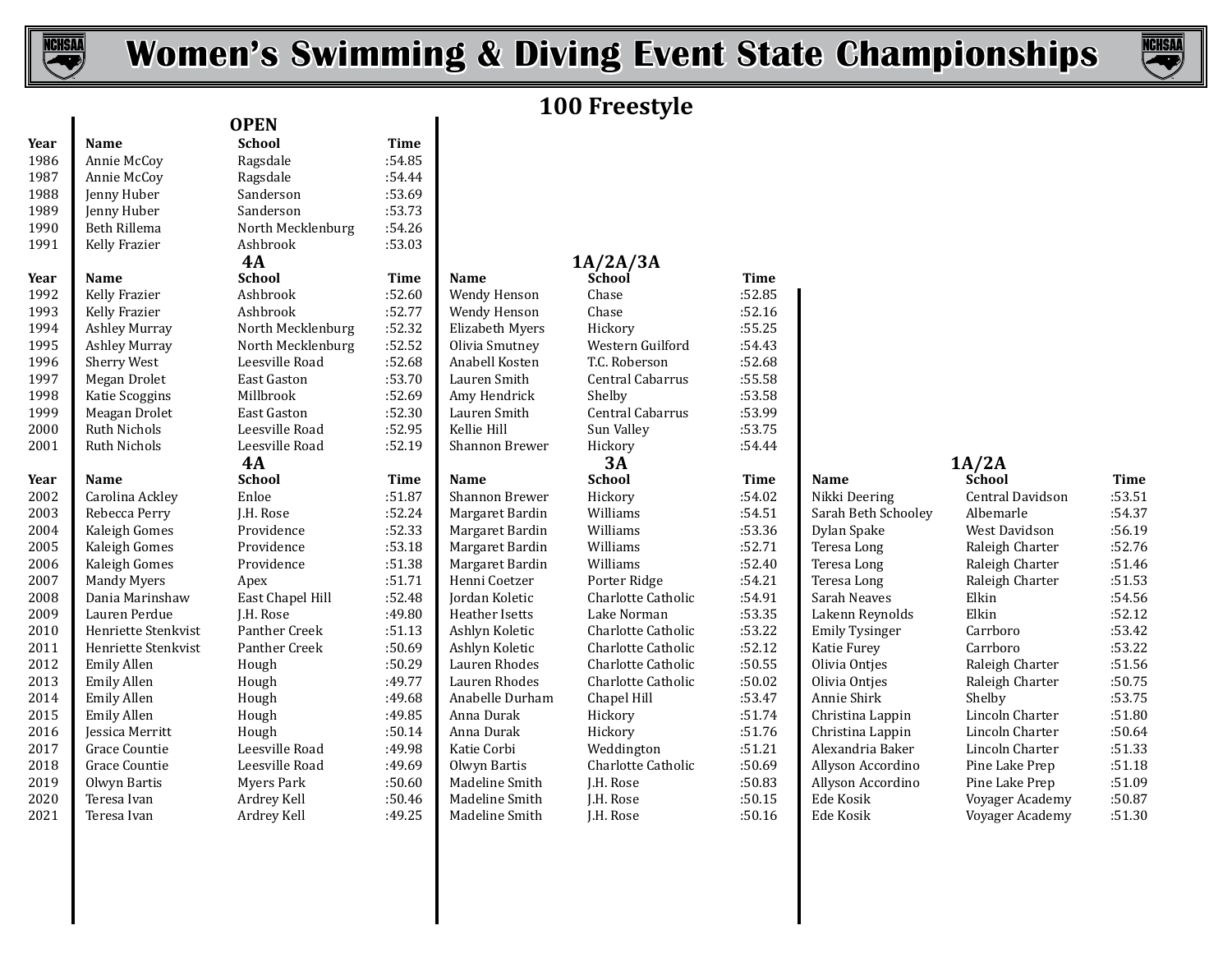



# **500 Freestyle**

|              |                             | <b>OPEN</b>                  |                    |                                |                        |                    |                                          |                               |                    |
|--------------|-----------------------------|------------------------------|--------------------|--------------------------------|------------------------|--------------------|------------------------------------------|-------------------------------|--------------------|
| Year         | Name                        | <b>School</b>                | <b>Time</b>        |                                |                        |                    |                                          |                               |                    |
| 1986         | Staci Sawyer                | Sanderson                    | 5:03.87            |                                |                        |                    |                                          |                               |                    |
| 1987         | J. Miller                   | <b>Myers Park</b>            | 5:13.05            |                                |                        |                    |                                          |                               |                    |
| 1988         | <b>Emily Cowling</b>        | Broughton                    | 5:01.96            |                                |                        |                    |                                          |                               |                    |
| 1989         | Trish McHardy               | East Mecklenburg             | 5:08.53            |                                |                        |                    |                                          |                               |                    |
| 1990         | Trish McHardy               | Providence                   | 4:54.11            |                                |                        |                    |                                          |                               |                    |
| 1991         | Shannon Allison             | Apex                         | 5:01.26            |                                |                        |                    |                                          |                               |                    |
|              |                             | 4A                           |                    |                                | 1A/2A/3A               |                    |                                          |                               |                    |
| Year         | Name                        | <b>School</b>                | <b>Time</b>        | Name                           | School                 | <b>Time</b>        |                                          |                               |                    |
| 1992         | <b>Beth Humphry</b>         | Sanderson                    | 5:02.83            | Tara DeSorbo                   | Salisbury              | 5:17.68            |                                          |                               |                    |
| 1993         | Leigh Tysinger              | Page                         | 5:06.11            | Tara DeSorbo                   | Salisbury              | 5:22.03            |                                          |                               |                    |
| 1994         | Alexis Keto                 | Enloe                        | 5:04.01            | Wendy Henson                   | Chase                  | 5:01.45            |                                          |                               |                    |
| 1995         | Alexis Keto                 | Enloe                        | 4:58.43            | Wendy Henson                   | Chase                  | 4:57.30            |                                          |                               |                    |
| 1996         | Alexis Keto                 | Enloe                        | 4:53.07            | Mary Smutney                   | Western Guilford       | 5:14.72            |                                          |                               |                    |
| 1997         | Danley Stone                | Athens Drive                 | 5:05.64            | <b>Lindsey Saufley</b>         | Southwest Guilford     | 5:13.64            |                                          |                               |                    |
| 1998         | Cara Lane                   | Providence                   | 4:50.54            | <b>Lindsey Saufley</b>         | Southwest Guilford     | 5:09.88            |                                          |                               |                    |
| 1999         | Cara Lane                   | Providence                   | 4:48.23            | Leigh Campbell                 | East Chapel Hill       | 5:03.16            |                                          |                               |                    |
| 2000         | Meredith Green              | Chapel Hill                  | 4:49.05            | <b>Lindsey Saufley</b>         | Southwest Guilford     | 5:04.65            |                                          |                               |                    |
| 2001         | Meredith Green              | Chapel Hill                  | 4:51.79            | Leigh Campbell                 | East Chapel Hill       | 5:06.81            |                                          |                               |                    |
|              |                             | <b>4A</b>                    |                    |                                | 3A                     |                    |                                          | 1A/2A                         |                    |
|              |                             |                              |                    |                                |                        |                    |                                          |                               |                    |
| Year         | <b>Name</b>                 | <b>School</b>                | <b>Time</b>        | Name                           | <b>School</b>          | <b>Time</b>        | Name                                     | School                        | <b>Time</b>        |
| 2002         | Kristin Oxford              | Providence                   | 4:54.22            | Eleanor Trefzger               | Hickory                | 5:16.20            | Cristina Baric                           | Eastern Alamance              | 5:18.00            |
| 2003         | Brittany Johnson            | R.J. Reynolds                | 4:55.90            | Lauren Fayssoux                | Forestview             | 5:05.98            | Cristina Baric                           | Eastern Alamance              | 5:08.09            |
| 2004         | Kristin Oxford              | Providence                   | 4:58.08            | Lauren Fayssoux                | Forestview             | 5:10.42            | Molly Tesch                              | Cedar Ridge                   | 5:10.73            |
| 2005         | Kirsten Smith               | Athens Drive                 | 4:55.77            | Anna Weaver                    | East Rowan             | 5:02.70            | Shannon VanHoy                           | Charlotte Catholic            | 5:04.27            |
| 2006         | Kirsten Smith               | Athens Drive                 | 4:54.47            | Shannon Van Hoy                | Charlotte Catholic     | 5:08.24            | Caroline Smith                           | South Davidson                | 5:06.24            |
| 2007         | Kirsten Smith               | Athens Drive                 | 4:53.09            | Maddie Fox                     | Parkland               | 5:26.65            | Kelly Ann Baird                          | West Davidson                 | 4:56.72            |
| 2008         | Kirsten Smith               | Athens Drive                 | 4:55.87            | Megan McLeod                   | Tuscola                | 5:11.28            | Kelly Ann Baird                          | West Davidson                 | 4:54.75            |
| 2009         | Sarah Henry                 | West Johnston                | 4:53.53            | Rachel Wilson                  | Reagan                 | 5:07.28            | Kelly Ann Baird                          | West Davidson                 | 4:51.68            |
| 2010         | Sarah Henry                 | West Johnston                | 4:46.69            | Lydia Renn                     | Chapel Hill            | 5:09.84            | Kelly Ann Baird                          | <b>West Davidson</b>          | 4:49.20            |
| 2011         | Victoria Mitchell           | Cary                         | 4:51.19            | Katy Stringfield               | Tuscola                | 4:56.87            | Theresa Meyer                            | Durham School of Arts 4:56.11 |                    |
| 2012         | <b>Hannah Moore</b>         | Green Hope                   | 4:51.20            | Katy Stringfield               | Tuscola                | 4:58.35            | Grace Baird                              | <b>West Davidson</b>          | 5:04.18            |
| 2013         | Hannah Moore                | Green Hope                   | 4:47.66            | Katy Stringfield               | Tuscola                | 4:56.08            | Grace Baird                              | West Davidson                 | 5:06.28            |
| 2014         | Hannah Moore                | Green Hope                   | 4:40.98            | <b>Emmaline Peterson</b>       | Hickory                | 4:54.42            | McKenzie Stevens                         | Salisbury                     | 5:04.96            |
| 2015         | Rebecca Postoll             | Charlotte Catholic           | 4:47.02            | <b>Emmaline Peterson</b>       | Hickory                | 4:50.11            | Sarah Mandis                             | First Flight                  | 5:12.82            |
| 2016         | Ana Pozder                  | Apex                         | 4:50.66            | <b>Emmaline Peterson</b>       | Hickory                | 4:52.80            | Sydney Willis                            | Raleigh Charter               | 5:06.99            |
| 2017         | Ana Pozder                  | Apex                         | 4:48.48            | <b>Emmaline Peterson</b>       | Hickory                | 4:49.84            | Sydney Willis                            | Raleigh Charter               | 4:58.98            |
| 2018         | Kenna Haney                 | Sanderson                    | 4:49.59            | Anna Durak                     | Hickory                | 4:52.87            | Sydney Willis                            | Raleigh Charter               | 4:58.27            |
| 2019         | Ellie Marquardt             | South Mecklenburg            | 4:48.18            | Sophia Lange                   | Eastern Alamance       | 5:02.02            | Emily Knorr                              | Salisbury                     | 5:01.64            |
| 2020<br>2021 | Amanda Ray<br>Keelan Cotter | Leesville Road<br>Green Hope | 4:50.48<br>4:47.87 | Emma Hastings<br>Emma Hastings | J.H. Rose<br>J.H. Rose | 4:53.14<br>4:49.37 | <b>Emily Knorr</b><br><b>Emily Knorr</b> | Salisbury<br>Salisbury        | 4:52.40<br>4:49.04 |

|                    | ,,,,,,      |
|--------------------|-------------|
| y                  | 5:17.68     |
| <b>y</b>           | 5:22.03     |
|                    | 5:01.45     |
|                    | 4:57.30     |
| ı Guilford         | 5:14.72     |
| est Guilford       | 5:13.64     |
| est Guilford       | 5:09.88     |
| apel Hill          | 5:03.16     |
| est Guilford       | 5:04.65     |
| apel Hill          | 5:06.81     |
|                    | <b>Time</b> |
|                    | 5:16.20     |
| iew                | 5:05.98     |
| iew                | 5:10.42     |
| wan                | 5:02.70     |
| te Catholic        | 5:08.24     |
| d                  | 5:26.65     |
|                    | 5:11.28     |
|                    | 5:07.28     |
| Hill               | 5:09.84     |
|                    | 4:56.87     |
|                    | 4:58.35     |
|                    | 4:56.08     |
|                    | 4:54.42     |
|                    | 4:50.11     |
|                    | 4:52.80     |
|                    | 4:49.84     |
|                    | 4:52.87     |
| $\Lambda$ l $\sim$ | F.02.02     |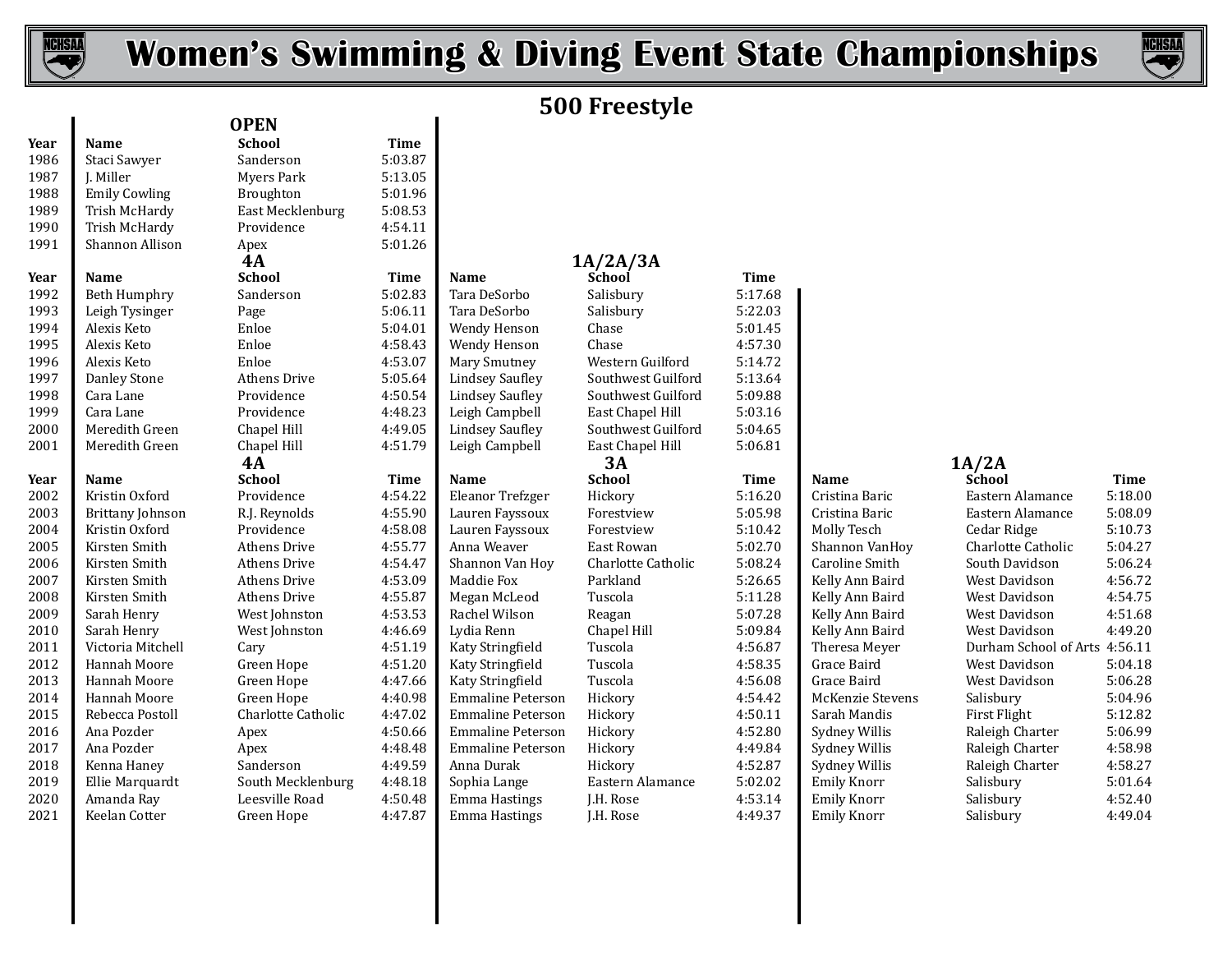



# **200 Freestyle Relay**

|                                                                                                                                                                                                                                                                                                                         |                                                                                                                                                                                                                                                                                                                                                                                                                                                                                                                                                             |                                                                                                                                                                                                                                                                                                                                                                                         |                                                                                                                                                                                                                                                                                                                |                                                                                                                                                                                                                                                                                                                                                                                                                                                                                                                                                                |                                                                                                                                                                                                                                                                                                                                                                                           |                                                                                                                                                                                                                                                                                                                 | <b>Time</b>                                                                                                                                                                                                                                                                                                                                                                      |
|-------------------------------------------------------------------------------------------------------------------------------------------------------------------------------------------------------------------------------------------------------------------------------------------------------------------------|-------------------------------------------------------------------------------------------------------------------------------------------------------------------------------------------------------------------------------------------------------------------------------------------------------------------------------------------------------------------------------------------------------------------------------------------------------------------------------------------------------------------------------------------------------------|-----------------------------------------------------------------------------------------------------------------------------------------------------------------------------------------------------------------------------------------------------------------------------------------------------------------------------------------------------------------------------------------|----------------------------------------------------------------------------------------------------------------------------------------------------------------------------------------------------------------------------------------------------------------------------------------------------------------|----------------------------------------------------------------------------------------------------------------------------------------------------------------------------------------------------------------------------------------------------------------------------------------------------------------------------------------------------------------------------------------------------------------------------------------------------------------------------------------------------------------------------------------------------------------|-------------------------------------------------------------------------------------------------------------------------------------------------------------------------------------------------------------------------------------------------------------------------------------------------------------------------------------------------------------------------------------------|-----------------------------------------------------------------------------------------------------------------------------------------------------------------------------------------------------------------------------------------------------------------------------------------------------------------|----------------------------------------------------------------------------------------------------------------------------------------------------------------------------------------------------------------------------------------------------------------------------------------------------------------------------------------------------------------------------------|
|                                                                                                                                                                                                                                                                                                                         |                                                                                                                                                                                                                                                                                                                                                                                                                                                                                                                                                             |                                                                                                                                                                                                                                                                                                                                                                                         |                                                                                                                                                                                                                                                                                                                |                                                                                                                                                                                                                                                                                                                                                                                                                                                                                                                                                                |                                                                                                                                                                                                                                                                                                                                                                                           |                                                                                                                                                                                                                                                                                                                 | 1:47.64                                                                                                                                                                                                                                                                                                                                                                          |
|                                                                                                                                                                                                                                                                                                                         |                                                                                                                                                                                                                                                                                                                                                                                                                                                                                                                                                             |                                                                                                                                                                                                                                                                                                                                                                                         |                                                                                                                                                                                                                                                                                                                |                                                                                                                                                                                                                                                                                                                                                                                                                                                                                                                                                                |                                                                                                                                                                                                                                                                                                                                                                                           |                                                                                                                                                                                                                                                                                                                 | 1:47.77                                                                                                                                                                                                                                                                                                                                                                          |
|                                                                                                                                                                                                                                                                                                                         |                                                                                                                                                                                                                                                                                                                                                                                                                                                                                                                                                             |                                                                                                                                                                                                                                                                                                                                                                                         |                                                                                                                                                                                                                                                                                                                |                                                                                                                                                                                                                                                                                                                                                                                                                                                                                                                                                                |                                                                                                                                                                                                                                                                                                                                                                                           |                                                                                                                                                                                                                                                                                                                 | 1:47.74                                                                                                                                                                                                                                                                                                                                                                          |
|                                                                                                                                                                                                                                                                                                                         |                                                                                                                                                                                                                                                                                                                                                                                                                                                                                                                                                             |                                                                                                                                                                                                                                                                                                                                                                                         |                                                                                                                                                                                                                                                                                                                |                                                                                                                                                                                                                                                                                                                                                                                                                                                                                                                                                                |                                                                                                                                                                                                                                                                                                                                                                                           |                                                                                                                                                                                                                                                                                                                 | 1:47.83                                                                                                                                                                                                                                                                                                                                                                          |
|                                                                                                                                                                                                                                                                                                                         |                                                                                                                                                                                                                                                                                                                                                                                                                                                                                                                                                             |                                                                                                                                                                                                                                                                                                                                                                                         |                                                                                                                                                                                                                                                                                                                |                                                                                                                                                                                                                                                                                                                                                                                                                                                                                                                                                                |                                                                                                                                                                                                                                                                                                                                                                                           |                                                                                                                                                                                                                                                                                                                 | 1:37.53                                                                                                                                                                                                                                                                                                                                                                          |
|                                                                                                                                                                                                                                                                                                                         |                                                                                                                                                                                                                                                                                                                                                                                                                                                                                                                                                             |                                                                                                                                                                                                                                                                                                                                                                                         |                                                                                                                                                                                                                                                                                                                |                                                                                                                                                                                                                                                                                                                                                                                                                                                                                                                                                                |                                                                                                                                                                                                                                                                                                                                                                                           |                                                                                                                                                                                                                                                                                                                 | 1:40.89                                                                                                                                                                                                                                                                                                                                                                          |
|                                                                                                                                                                                                                                                                                                                         |                                                                                                                                                                                                                                                                                                                                                                                                                                                                                                                                                             |                                                                                                                                                                                                                                                                                                                                                                                         |                                                                                                                                                                                                                                                                                                                |                                                                                                                                                                                                                                                                                                                                                                                                                                                                                                                                                                |                                                                                                                                                                                                                                                                                                                                                                                           |                                                                                                                                                                                                                                                                                                                 | 1:42.94                                                                                                                                                                                                                                                                                                                                                                          |
|                                                                                                                                                                                                                                                                                                                         |                                                                                                                                                                                                                                                                                                                                                                                                                                                                                                                                                             |                                                                                                                                                                                                                                                                                                                                                                                         |                                                                                                                                                                                                                                                                                                                |                                                                                                                                                                                                                                                                                                                                                                                                                                                                                                                                                                |                                                                                                                                                                                                                                                                                                                                                                                           |                                                                                                                                                                                                                                                                                                                 | 1:42.93                                                                                                                                                                                                                                                                                                                                                                          |
|                                                                                                                                                                                                                                                                                                                         |                                                                                                                                                                                                                                                                                                                                                                                                                                                                                                                                                             |                                                                                                                                                                                                                                                                                                                                                                                         |                                                                                                                                                                                                                                                                                                                |                                                                                                                                                                                                                                                                                                                                                                                                                                                                                                                                                                |                                                                                                                                                                                                                                                                                                                                                                                           |                                                                                                                                                                                                                                                                                                                 | 1:43.16                                                                                                                                                                                                                                                                                                                                                                          |
|                                                                                                                                                                                                                                                                                                                         |                                                                                                                                                                                                                                                                                                                                                                                                                                                                                                                                                             |                                                                                                                                                                                                                                                                                                                                                                                         |                                                                                                                                                                                                                                                                                                                |                                                                                                                                                                                                                                                                                                                                                                                                                                                                                                                                                                |                                                                                                                                                                                                                                                                                                                                                                                           |                                                                                                                                                                                                                                                                                                                 | 1:42.98                                                                                                                                                                                                                                                                                                                                                                          |
|                                                                                                                                                                                                                                                                                                                         |                                                                                                                                                                                                                                                                                                                                                                                                                                                                                                                                                             |                                                                                                                                                                                                                                                                                                                                                                                         |                                                                                                                                                                                                                                                                                                                |                                                                                                                                                                                                                                                                                                                                                                                                                                                                                                                                                                |                                                                                                                                                                                                                                                                                                                                                                                           |                                                                                                                                                                                                                                                                                                                 | 1:38.29                                                                                                                                                                                                                                                                                                                                                                          |
|                                                                                                                                                                                                                                                                                                                         |                                                                                                                                                                                                                                                                                                                                                                                                                                                                                                                                                             |                                                                                                                                                                                                                                                                                                                                                                                         |                                                                                                                                                                                                                                                                                                                |                                                                                                                                                                                                                                                                                                                                                                                                                                                                                                                                                                |                                                                                                                                                                                                                                                                                                                                                                                           |                                                                                                                                                                                                                                                                                                                 | 1:38.37                                                                                                                                                                                                                                                                                                                                                                          |
|                                                                                                                                                                                                                                                                                                                         |                                                                                                                                                                                                                                                                                                                                                                                                                                                                                                                                                             |                                                                                                                                                                                                                                                                                                                                                                                         |                                                                                                                                                                                                                                                                                                                |                                                                                                                                                                                                                                                                                                                                                                                                                                                                                                                                                                |                                                                                                                                                                                                                                                                                                                                                                                           |                                                                                                                                                                                                                                                                                                                 | 1:38.21                                                                                                                                                                                                                                                                                                                                                                          |
|                                                                                                                                                                                                                                                                                                                         |                                                                                                                                                                                                                                                                                                                                                                                                                                                                                                                                                             |                                                                                                                                                                                                                                                                                                                                                                                         |                                                                                                                                                                                                                                                                                                                |                                                                                                                                                                                                                                                                                                                                                                                                                                                                                                                                                                |                                                                                                                                                                                                                                                                                                                                                                                           |                                                                                                                                                                                                                                                                                                                 | 1:37.69                                                                                                                                                                                                                                                                                                                                                                          |
|                                                                                                                                                                                                                                                                                                                         |                                                                                                                                                                                                                                                                                                                                                                                                                                                                                                                                                             |                                                                                                                                                                                                                                                                                                                                                                                         |                                                                                                                                                                                                                                                                                                                |                                                                                                                                                                                                                                                                                                                                                                                                                                                                                                                                                                |                                                                                                                                                                                                                                                                                                                                                                                           |                                                                                                                                                                                                                                                                                                                 | 1:36.84                                                                                                                                                                                                                                                                                                                                                                          |
|                                                                                                                                                                                                                                                                                                                         |                                                                                                                                                                                                                                                                                                                                                                                                                                                                                                                                                             |                                                                                                                                                                                                                                                                                                                                                                                         |                                                                                                                                                                                                                                                                                                                |                                                                                                                                                                                                                                                                                                                                                                                                                                                                                                                                                                |                                                                                                                                                                                                                                                                                                                                                                                           |                                                                                                                                                                                                                                                                                                                 | 1:39.96                                                                                                                                                                                                                                                                                                                                                                          |
|                                                                                                                                                                                                                                                                                                                         |                                                                                                                                                                                                                                                                                                                                                                                                                                                                                                                                                             |                                                                                                                                                                                                                                                                                                                                                                                         |                                                                                                                                                                                                                                                                                                                |                                                                                                                                                                                                                                                                                                                                                                                                                                                                                                                                                                |                                                                                                                                                                                                                                                                                                                                                                                           |                                                                                                                                                                                                                                                                                                                 | 1:39.65                                                                                                                                                                                                                                                                                                                                                                          |
|                                                                                                                                                                                                                                                                                                                         |                                                                                                                                                                                                                                                                                                                                                                                                                                                                                                                                                             |                                                                                                                                                                                                                                                                                                                                                                                         |                                                                                                                                                                                                                                                                                                                |                                                                                                                                                                                                                                                                                                                                                                                                                                                                                                                                                                |                                                                                                                                                                                                                                                                                                                                                                                           |                                                                                                                                                                                                                                                                                                                 |                                                                                                                                                                                                                                                                                                                                                                                  |
|                                                                                                                                                                                                                                                                                                                         |                                                                                                                                                                                                                                                                                                                                                                                                                                                                                                                                                             |                                                                                                                                                                                                                                                                                                                                                                                         |                                                                                                                                                                                                                                                                                                                |                                                                                                                                                                                                                                                                                                                                                                                                                                                                                                                                                                |                                                                                                                                                                                                                                                                                                                                                                                           |                                                                                                                                                                                                                                                                                                                 |                                                                                                                                                                                                                                                                                                                                                                                  |
|                                                                                                                                                                                                                                                                                                                         |                                                                                                                                                                                                                                                                                                                                                                                                                                                                                                                                                             |                                                                                                                                                                                                                                                                                                                                                                                         |                                                                                                                                                                                                                                                                                                                |                                                                                                                                                                                                                                                                                                                                                                                                                                                                                                                                                                |                                                                                                                                                                                                                                                                                                                                                                                           |                                                                                                                                                                                                                                                                                                                 |                                                                                                                                                                                                                                                                                                                                                                                  |
|                                                                                                                                                                                                                                                                                                                         |                                                                                                                                                                                                                                                                                                                                                                                                                                                                                                                                                             |                                                                                                                                                                                                                                                                                                                                                                                         |                                                                                                                                                                                                                                                                                                                |                                                                                                                                                                                                                                                                                                                                                                                                                                                                                                                                                                |                                                                                                                                                                                                                                                                                                                                                                                           |                                                                                                                                                                                                                                                                                                                 | 1:38.01                                                                                                                                                                                                                                                                                                                                                                          |
|                                                                                                                                                                                                                                                                                                                         |                                                                                                                                                                                                                                                                                                                                                                                                                                                                                                                                                             |                                                                                                                                                                                                                                                                                                                                                                                         |                                                                                                                                                                                                                                                                                                                |                                                                                                                                                                                                                                                                                                                                                                                                                                                                                                                                                                |                                                                                                                                                                                                                                                                                                                                                                                           |                                                                                                                                                                                                                                                                                                                 |                                                                                                                                                                                                                                                                                                                                                                                  |
|                                                                                                                                                                                                                                                                                                                         |                                                                                                                                                                                                                                                                                                                                                                                                                                                                                                                                                             |                                                                                                                                                                                                                                                                                                                                                                                         |                                                                                                                                                                                                                                                                                                                |                                                                                                                                                                                                                                                                                                                                                                                                                                                                                                                                                                |                                                                                                                                                                                                                                                                                                                                                                                           |                                                                                                                                                                                                                                                                                                                 |                                                                                                                                                                                                                                                                                                                                                                                  |
|                                                                                                                                                                                                                                                                                                                         |                                                                                                                                                                                                                                                                                                                                                                                                                                                                                                                                                             |                                                                                                                                                                                                                                                                                                                                                                                         |                                                                                                                                                                                                                                                                                                                |                                                                                                                                                                                                                                                                                                                                                                                                                                                                                                                                                                |                                                                                                                                                                                                                                                                                                                                                                                           |                                                                                                                                                                                                                                                                                                                 |                                                                                                                                                                                                                                                                                                                                                                                  |
|                                                                                                                                                                                                                                                                                                                         |                                                                                                                                                                                                                                                                                                                                                                                                                                                                                                                                                             |                                                                                                                                                                                                                                                                                                                                                                                         |                                                                                                                                                                                                                                                                                                                |                                                                                                                                                                                                                                                                                                                                                                                                                                                                                                                                                                |                                                                                                                                                                                                                                                                                                                                                                                           |                                                                                                                                                                                                                                                                                                                 | 1:38.13                                                                                                                                                                                                                                                                                                                                                                          |
|                                                                                                                                                                                                                                                                                                                         |                                                                                                                                                                                                                                                                                                                                                                                                                                                                                                                                                             |                                                                                                                                                                                                                                                                                                                                                                                         |                                                                                                                                                                                                                                                                                                                |                                                                                                                                                                                                                                                                                                                                                                                                                                                                                                                                                                |                                                                                                                                                                                                                                                                                                                                                                                           |                                                                                                                                                                                                                                                                                                                 |                                                                                                                                                                                                                                                                                                                                                                                  |
|                                                                                                                                                                                                                                                                                                                         |                                                                                                                                                                                                                                                                                                                                                                                                                                                                                                                                                             |                                                                                                                                                                                                                                                                                                                                                                                         |                                                                                                                                                                                                                                                                                                                |                                                                                                                                                                                                                                                                                                                                                                                                                                                                                                                                                                |                                                                                                                                                                                                                                                                                                                                                                                           |                                                                                                                                                                                                                                                                                                                 |                                                                                                                                                                                                                                                                                                                                                                                  |
|                                                                                                                                                                                                                                                                                                                         |                                                                                                                                                                                                                                                                                                                                                                                                                                                                                                                                                             |                                                                                                                                                                                                                                                                                                                                                                                         |                                                                                                                                                                                                                                                                                                                |                                                                                                                                                                                                                                                                                                                                                                                                                                                                                                                                                                |                                                                                                                                                                                                                                                                                                                                                                                           |                                                                                                                                                                                                                                                                                                                 |                                                                                                                                                                                                                                                                                                                                                                                  |
|                                                                                                                                                                                                                                                                                                                         |                                                                                                                                                                                                                                                                                                                                                                                                                                                                                                                                                             |                                                                                                                                                                                                                                                                                                                                                                                         |                                                                                                                                                                                                                                                                                                                |                                                                                                                                                                                                                                                                                                                                                                                                                                                                                                                                                                |                                                                                                                                                                                                                                                                                                                                                                                           |                                                                                                                                                                                                                                                                                                                 | 1:38.09                                                                                                                                                                                                                                                                                                                                                                          |
|                                                                                                                                                                                                                                                                                                                         |                                                                                                                                                                                                                                                                                                                                                                                                                                                                                                                                                             |                                                                                                                                                                                                                                                                                                                                                                                         |                                                                                                                                                                                                                                                                                                                |                                                                                                                                                                                                                                                                                                                                                                                                                                                                                                                                                                |                                                                                                                                                                                                                                                                                                                                                                                           |                                                                                                                                                                                                                                                                                                                 |                                                                                                                                                                                                                                                                                                                                                                                  |
|                                                                                                                                                                                                                                                                                                                         |                                                                                                                                                                                                                                                                                                                                                                                                                                                                                                                                                             |                                                                                                                                                                                                                                                                                                                                                                                         |                                                                                                                                                                                                                                                                                                                |                                                                                                                                                                                                                                                                                                                                                                                                                                                                                                                                                                |                                                                                                                                                                                                                                                                                                                                                                                           |                                                                                                                                                                                                                                                                                                                 |                                                                                                                                                                                                                                                                                                                                                                                  |
|                                                                                                                                                                                                                                                                                                                         |                                                                                                                                                                                                                                                                                                                                                                                                                                                                                                                                                             |                                                                                                                                                                                                                                                                                                                                                                                         |                                                                                                                                                                                                                                                                                                                |                                                                                                                                                                                                                                                                                                                                                                                                                                                                                                                                                                |                                                                                                                                                                                                                                                                                                                                                                                           |                                                                                                                                                                                                                                                                                                                 |                                                                                                                                                                                                                                                                                                                                                                                  |
|                                                                                                                                                                                                                                                                                                                         |                                                                                                                                                                                                                                                                                                                                                                                                                                                                                                                                                             |                                                                                                                                                                                                                                                                                                                                                                                         |                                                                                                                                                                                                                                                                                                                |                                                                                                                                                                                                                                                                                                                                                                                                                                                                                                                                                                |                                                                                                                                                                                                                                                                                                                                                                                           |                                                                                                                                                                                                                                                                                                                 |                                                                                                                                                                                                                                                                                                                                                                                  |
|                                                                                                                                                                                                                                                                                                                         |                                                                                                                                                                                                                                                                                                                                                                                                                                                                                                                                                             |                                                                                                                                                                                                                                                                                                                                                                                         |                                                                                                                                                                                                                                                                                                                |                                                                                                                                                                                                                                                                                                                                                                                                                                                                                                                                                                |                                                                                                                                                                                                                                                                                                                                                                                           |                                                                                                                                                                                                                                                                                                                 |                                                                                                                                                                                                                                                                                                                                                                                  |
|                                                                                                                                                                                                                                                                                                                         |                                                                                                                                                                                                                                                                                                                                                                                                                                                                                                                                                             |                                                                                                                                                                                                                                                                                                                                                                                         |                                                                                                                                                                                                                                                                                                                |                                                                                                                                                                                                                                                                                                                                                                                                                                                                                                                                                                |                                                                                                                                                                                                                                                                                                                                                                                           |                                                                                                                                                                                                                                                                                                                 |                                                                                                                                                                                                                                                                                                                                                                                  |
| Name<br>Name<br><b>Name</b><br><b>Grace Newton</b><br>Caroline Keever<br><b>Brooke Morgan</b><br>Grace Countie<br>Janie Smith<br>Liza Whitmire<br>Maya Gendzel<br>Olwyn Bartis<br>Elizabeth Baric<br>Anna Long<br>Katherine Carson<br>Maria Baric<br>Elena Drv<br><b>Taylor Morris</b><br>Lily Welsh<br>Olivia Gschwind | <b>OPEN</b><br><b>School</b><br>Sanderson<br>4A<br><b>School</b><br>Sanderson<br>Chapel Hill<br>Enloe<br>North Mecklenburg<br>Broughton<br>Watauga<br>Providence<br>Providence<br>Leesville Road<br>Northern Durham<br>4A<br><b>School</b><br>Myers Park<br>Grimslev<br>Providence<br>North Mecklenburg<br>Providence<br>Providence<br>Providence<br>Leesville Road<br>East Chapel Hill<br>Reagan<br>Ardrey Kell<br>Hough<br>Charlotte Catholic<br>Charlotte Catholic<br>Hough<br>Leesville Road<br>Leesville Road<br>Myers Park<br>Green Hope<br>Broughton | <b>Time</b><br>1:41.16<br>Time<br>1:42.27<br>1:41.60<br>1:41.28<br>1:38.88<br>1:41.08<br>1:41.76<br>1:40.77<br>1:41.18<br>1:40.95<br>1:41.21<br><b>Time</b><br>1:40.44<br>1:40.44<br>1:39.75<br>1:38.62<br>1:38.03<br>1:37.87<br>1:37.57<br>1:38.54<br>1:38.14<br>1:37.10<br>1:38.68<br>1:35.04<br>1:33.22<br>1:33.68<br>1:35.79<br>1:34.99<br>1:34.75<br>1:33.87<br>1:34.30<br>1:34.16 | <b>Name</b><br><b>Name</b><br>Maddy Flickinger<br>Amelia Kudela<br>Kelsey Tolchin<br>Katie Corbi<br>Maddy Flickinger<br>Kylie Yoder<br>Kelsey Tolchin<br>Katie Corbi<br>Olivia Rhodes<br>Hope Borders<br>Abigail Parks<br>Alina Stout<br>Olivia Rhodes<br>Kendra Johnson<br><b>Hope Borders</b><br>Abby Druhan | $1A/2A/3A$<br>School<br>Northwest Guilford<br>Shelby<br>Concord<br>Concord<br>Shelby<br>Southwest Guilford<br>Shelby<br>East Chapel Hill<br>East Chapel Hill<br>East Chapel Hill<br>3A<br><b>School</b><br>Statesville<br>Williams<br>East Chapel Hill<br>Williams<br>Charlotte Catholic<br>Tuscola<br>Reagan<br>Charlotte Catholic<br>Charlotte Catholic<br>Charlotte Catholic<br>Charlotte Catholic<br>Charlotte Catholic<br>Marvin Ridge<br>Marvin Ridge<br>Marvin Ridge<br>Hickory<br>Weddington<br>Weddington<br>Charlotte Catholic<br>Charlotte Catholic | <u>U TTCCOCJIC IWIUJ</u><br><b>Time</b><br>1:46.97<br>1:43.88<br>1:45.72<br>1:45.64<br>1:45.64<br>1:45.16<br>1:45.11<br>1:43.42<br>1:42.44<br>1:42.84<br>Time<br>1:44.73<br>1:43.61<br>1:44.26<br>1:41.37<br>1:47.11<br>!:44.16<br>1:42.04<br>1:41.65<br>1:39.71<br>1:39.13<br>1:37.05<br>1:35.00<br>1:39.42<br>1:39.50<br>1:39.65<br>1:38.91<br>1:36.15<br>1:34.39<br>1:34.30<br>1:36.88 | <b>Name</b><br>Allyson Accordino<br>Rose Auten<br>Kensley Rasbornik<br>Rachel Daly<br>Kate Hegland<br>Lindy Bilden<br>Paloma Baca<br><b>Emily Carpenter</b><br><b>Emily Carpenter</b><br>Lucy Carroll<br>Lindy Bilden<br>Kate Hegland<br>Kate Hegland<br><b>Emily Carpenter</b><br>Maya Lambert<br>Lindy Bilden | 1A/2A<br><b>School</b><br>East Surry<br>Raleigh Charter<br>Charlotte Catholic<br>Charlotte Catholic<br>Cardinal Gibbons<br>Cardinal Gibbons<br>Cardinal Gibbons<br>Carrboro<br>Carrboro<br>Raleigh Charter<br>Raleigh Charter<br>Raleigh Charter<br>Raleigh Charter<br>Raleigh Charter<br>Pine Lake Prep<br>Pine Lake Prep<br>Pine Lake Prep<br>Carrboro<br>Carrboro<br>Carrboro |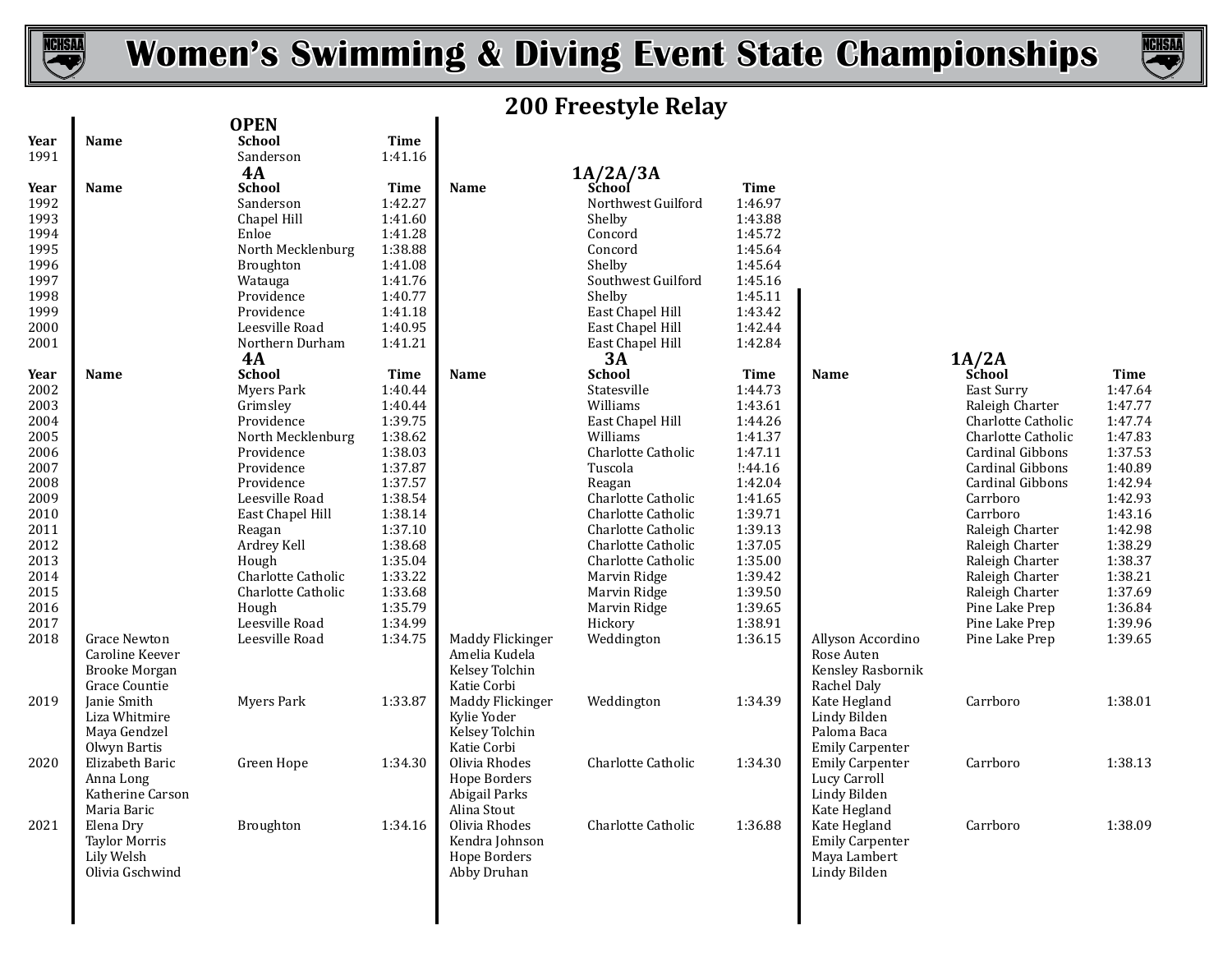



# **100 Backstroke**

# **1A/2A/3A**<br> **1A/2A/3A**<br> **1A/2A/3A**

| ichool             | Time    | <b>Name</b>         | School                    | Time        |                     |         |
|--------------------|---------|---------------------|---------------------------|-------------|---------------------|---------|
| Apex               | :58.52  | Leslie Hawley       | Wake Forest-Rolesville    | 1:01.25     |                     |         |
| South Mecklenburg  | :58.65  | Dondrea Elliot      | East Rowan                | :59.87      |                     |         |
| ?nloe              | :59.06  | Dondrea Elliot      | East Rowan                | :59.56      |                     |         |
| Broughton          | :57.76  | Amy Hendrick        | Shelby                    | :58.42      |                     |         |
| Aillbrook          | 1:01.24 | Amy Hendrick        | Shelby                    | :59.31      |                     |         |
| Broughton          | :59.76  | Amy Hendrick        | Shelby                    | :59.00      |                     |         |
| hapel Hill.        | :57.67  | Amy Hendrick        | Shelby                    | :57.77      |                     |         |
| hapel Hill.        | :57.93  | Jackie Solady       | Charlotte Catholic        | :59.52      |                     |         |
| hapel Hill.        | :57.46  | Jackie Solady       | Charlotte Catholic        | :59.52      |                     |         |
| Ioggard            | :58.01  | Jackie Solady       | Charlotte Catholic        | :58.12      |                     |         |
| 4А                 |         |                     | 3A                        |             |                     | 1A/2A   |
| ichool             | Time    | <b>Name</b>         | <b>School</b>             | <b>Time</b> | Name                | Schoo   |
| Athens Drive       | :57.44  | Megan Chenier       | Eastern Wayne             | 1:00.21     | Jackie Soloday      | Charlo  |
| Athens Drive       | :57.70  | Alex Cooke          | Southwest Guilford        | :59.62      | Sarah Beth Schooley | Albem   |
| Athens Drive       | :58.83  | Katherine Caldwell  | Concord                   | :59.49      | Megan Pirddy        | Mount   |
| Athens Drive       | :56.90  | Katherine Caldwell  | Concord                   | :57.88      | <b>Jill Refvum</b>  | Mount   |
| hapel Hill.        | :56.47  | <b>Emily Powell</b> | R.S. Central              | 1:00.32     | Julie Smith         | Cardin  |
| hapel Hill         | :55.73  | Rachel Wilson       | Reagan                    | :59.54      | <b>Iulie Smith</b>  | Cardin  |
| hapel Hill.        | :55.72  | Mary Kate Hetzel    | Charlotte Catholic        | :58.67      | Caroline Smith      | South 1 |
| hapel Hill         | :54.95  | <b>Haley Powell</b> | Lake Norman               | :57.89      | Caroline Smith      | South 1 |
| Broughton          | :54.40  | Erin Gaeckle        | Charlotte Catholic        | :56.69      | Jessica Frazelle    | West D  |
| 3roughton          | :54.76  | Maria Sheridan      | Charlotte Catholic        | 1:00.28     | Margaret Ireland    | Raleigl |
| Panther Creek      | :54.73  | Annabelle Durham    | Chapel Hill               | :57.62      | Margaret Ireland    | Raleigl |
| Green Hope         | :54.37  | Nora McCullagh      | Charlotte Catholic        | :55.09      | Alyssa Marsh        | Pine La |
| Charlotte Catholic | :53.59  | Anabelle Durham     | Chapel Hill               | :57.65      | Alyssa Marsh        | Pine La |
| Charlotte Catholic | :54.19  | Caroline Hauder     | Marvin Ridge              | :56.21      | Lexi Souther        | Parkw   |
| Charlotte Catholic | :53.84  | Madison Holland     | Cox Mill                  | :56.61      | Lexi Souther        | Parkw   |
| Charlotte Catholic | :53.74  | Maddy Flickinger    | Weddington                | :54.76      | Kathryn Morrison    | Salisbu |
| South Mecklenburg  | :53.71  | Julia Menkhaus      | <b>Charlotte Catholic</b> | :53.70      | Kathryn Morrison    | Salisbu |
| Cardinal Gibbons   | :51.88  | Maddy Flickinger    | Weddington                | :55.05      | Kate Hegland        | Carrbo  |
| Cardinal Gibbons   | :51.38  | Maura Schoppa       | Northern Guilford         | :55.85      | Chloe Harris        | Lincoli |
| `ardinal Cihhone   | $-5167$ | Maura Schonna       | Northern Guilford         | $-5597$     | Katie Knorr         | Salichi |

|                | Name               |
|----------------|--------------------|
| 1              | Jackie Soloday     |
|                | Sarah Beth Sch     |
|                | Megan Pirddy       |
| ;              | Jill Refvum        |
| $\overline{c}$ | <b>Julie Smith</b> |
| .<br>.         | Julie Smith        |
|                | Caroline Smith     |
|                | Caroline Smith     |
|                | Jessica Frazelle   |
| B              | Margaret Irelar    |
|                | Margaret Irelar    |
|                | Alyssa Marsh       |
|                | Alyssa Marsh       |
|                | Lexi Souther       |
|                | Lexi Souther       |
| .<br>,         | Kathryn Morri:     |
|                | Kathryn Morri:     |
|                | Kate Hegland       |
|                | Chloe Harris       |
|                | $U$ otio $U$ nown  |

| Year | Name                | School             | Time   | Name               | School             | Time    | Name                | School             | Time    |
|------|---------------------|--------------------|--------|--------------------|--------------------|---------|---------------------|--------------------|---------|
| 2002 | Stephanie Glover    | Athens Drive       | :57.44 | Megan Chenier      | Eastern Wayne      | 1:00.21 | Jackie Soloday      | Charlotte Cathoilc | :58.04  |
| 2003 | Kelsy Smith         | Athens Drive       | :57.70 | Alex Cooke         | Southwest Guilford | :59.62  | Sarah Beth Schooley | Albemarle          | :59.40  |
| 2004 | Stephanie Glover    | Athens Drive       | :58.83 | Katherine Caldwell | Concord            | :59.49  | Megan Pirddy        | Mount Airy         | 1:00.90 |
| 2005 | Kelsy Smith         | Athens Drive       | :56.90 | Katherine Caldwell | Concord            | :57.88  | Jill Refvum         | Mount Airy         | 1:00.71 |
| 2006 | Carly Smith         | Chapel Hill        | :56.47 | Emily Powell       | R.S. Central       | 1:00.32 | Julie Smith         | Cardinal Gibbons   | :58.36  |
| 2007 | Carly Smith         | Chapel Hill        | :55.73 | Rachel Wilson      | Reagan             | :59.54  | <b>Iulie Smith</b>  | Cardinal Gibbons   | :57.79  |
| 2008 | Carly Smith         | Chapel Hill        | :55.72 | Mary Kate Hetzel   | Charlotte Catholic | :58.67  | Caroline Smith      | South Davidson     | :57.92  |
| 2009 | Carly Smith         | Chapel Hill        | :54.95 | Haley Powell       | Lake Norman        | :57.89  | Caroline Smith      | South Davidson     | :56.77  |
| 2010 | Sabrina Benson      | Broughton          | :54.40 | Erin Gaeckle       | Charlotte Catholic | :56.69  | Jessica Frazelle    | West Davidson      | 1:00.96 |
| 2011 | Sabrina Benson      | Broughton          | :54.76 | Maria Sheridan     | Charlotte Catholic | 1:00.28 | Margaret Ireland    | Raleigh Charter    | :58.89  |
| 2012 | Henriette Stenkvist | Panther Creek      | :54.73 | Annabelle Durham   | Chapel Hill        | :57.62  | Margaret Ireland    | Raleigh Charter    | :58.54  |
| 2013 | Hannah Moore        | Green Hope         | :54.37 | Nora McCullagh     | Charlotte Catholic | :55.09  | Alyssa Marsh        | Pine Lake Prep     | :57.11  |
| 2014 | Nora McCullagh      | Charlotte Catholic | :53.59 | Anabelle Durham    | Chapel Hill        | :57.65  | Alyssa Marsh        | Pine Lake Prep     | :54.86  |
| 2015 | Nora McCullagh      | Charlotte Catholic | :54.19 | Caroline Hauder    | Marvin Ridge       | :56.21  | Lexi Souther        | Parkwood           | :54.83  |
| 2016 | Julia Menkhaus      | Charlotte Catholic | :53.84 | Madison Holland    | Cox Mill           | :56.61  | Lexi Souther        | Parkwood           | :54.64  |
| 2017 | Julia Menkhaus      | Charlotte Catholic | :53.74 | Maddy Flickinger   | Weddington         | :54.76  | Kathryn Morrison    | Salisbury          | :55.26  |
| 2018 | Sinclair Larson     | South Mecklenburg  | :53.71 | Julia Menkhaus     | Charlotte Catholic | :53.70  | Kathryn Morrison    | Salisbury          | :55.42  |
| 2019 | Claire Curzan       | Cardinal Gibbons   | :51.88 | Maddy Flickinger   | Weddington         | :55.05  | Kate Hegland        | Carrboro           | :56.68  |
| 2020 | Claire Curzan       | Cardinal Gibbons   | :51.38 | Maura Schoppa      | Northern Guilford  | :55.85  | Chloe Harris        | Lincoln Charter    | :55.93  |
| 2021 | Claire Curzan       | Cardinal Gibbons   | :51.67 | Maura Schoppa      | Northern Guilford  | :55.97  | Katie Knorr         | Salisbury          | :57.96  |

| 1987 | Cathy Burgess                       | Hickory                 | :59.11      |                     |                        |             |                     |                    |             |
|------|-------------------------------------|-------------------------|-------------|---------------------|------------------------|-------------|---------------------|--------------------|-------------|
| 1988 | <b>Cathy Burgess</b>                | Hickory                 | :59.96      |                     |                        |             |                     |                    |             |
| 1989 | Amy Allen                           | Shelby                  | :59.72      |                     |                        |             |                     |                    |             |
| 1990 | Jamie Sorrentino                    | East Mecklenburg        | 1:00.10     |                     |                        |             |                     |                    |             |
| 1991 | Jamie Sorrentino                    | East Mecklenburg        | :59.65      |                     |                        |             |                     |                    |             |
|      |                                     | <b>4A</b>               |             |                     | 1A/2A/3A               |             |                     |                    |             |
| Year | <b>Name</b>                         | <b>School</b>           | <b>Time</b> | Name                | School                 | <b>Time</b> |                     |                    |             |
| 1992 | Cara Dunaway                        | Apex                    | :58.52      | Leslie Hawley       | Wake Forest-Rolesville | 1:01.25     |                     |                    |             |
| 1993 | Sharon Curlee                       | South Mecklenburg       | :58.65      | Dondrea Elliot      | East Rowan             | :59.87      |                     |                    |             |
| 1994 | Tori Vander Weyden                  | Enloe                   | :59.06      | Dondrea Elliot      | East Rowan             | :59.56      |                     |                    |             |
| 1995 | Virginia Soderberg                  | Broughton               | :57.76      | Amy Hendrick        | Shelby                 | :58.42      |                     |                    |             |
| 1996 | <b>Baker Stocks</b>                 | Millbrook               | 1:01.24     | Amy Hendrick        | Shelby                 | :59.31      |                     |                    |             |
| 1997 | Virginia Soderberg                  | Broughton               | :59.76      | Amy Hendrick        | Shelby                 | :59.00      |                     |                    |             |
| 1998 | Elizabeth Heatherington Chapel Hill |                         | :57.67      | Amy Hendrick        | Shelby                 | :57.77      |                     |                    |             |
| 1999 | Elizabeth Heatherington Chapel Hill |                         | :57.93      | Jackie Solady       | Charlotte Catholic     | :59.52      |                     |                    |             |
| 2000 | Elizabeth Heatherington Chapel Hill |                         | :57.46      | Jackie Solady       | Charlotte Catholic     | :59.52      |                     |                    |             |
| 2001 | Erin Gottschalk                     | Hoggard                 | :58.01      | Jackie Solady       | Charlotte Catholic     | :58.12      |                     |                    |             |
|      |                                     | 4A                      |             |                     | 3A                     |             |                     | 1A/2A              |             |
| Year | <b>Name</b>                         | <b>School</b>           | Time        | <b>Name</b>         | <b>School</b>          | Time        | Name                | <b>School</b>      | <b>Time</b> |
| 2002 | Stephanie Glover                    | <b>Athens Drive</b>     | :57.44      | Megan Chenier       | Eastern Wayne          | 1:00.21     | Jackie Soloday      | Charlotte Cathoilc | :58.04      |
| 2003 | Kelsy Smith                         | <b>Athens Drive</b>     | :57.70      | Alex Cooke          | Southwest Guilford     | :59.62      | Sarah Beth Schooley | Albemarle          | :59.40      |
| 2004 | Stephanie Glover                    | Athens Drive            | :58.83      | Katherine Caldwell  | Concord                | :59.49      | Megan Pirddy        | Mount Airy         | 1:00.90     |
| 2005 | Kelsy Smith                         | Athens Drive            | :56.90      | Katherine Caldwell  | Concord                | :57.88      | Jill Refvum         | Mount Airy         | 1:00.7      |
| 2006 | Carly Smith                         | Chapel Hill             | :56.47      | <b>Emily Powell</b> | R.S. Central           | 1:00.32     | Julie Smith         | Cardinal Gibbons   | :58.36      |
| 2007 | Carly Smith                         | Chapel Hill             | :55.73      | Rachel Wilson       | Reagan                 | :59.54      | Julie Smith         | Cardinal Gibbons   | :57.79      |
| 2008 | Carly Smith                         | Chapel Hill             | :55.72      | Mary Kate Hetzel    | Charlotte Catholic     | :58.67      | Caroline Smith      | South Davidson     | :57.92      |
| 2009 | Carly Smith                         | Chapel Hill             | :54.95      | <b>Haley Powell</b> | Lake Norman            | :57.89      | Caroline Smith      | South Davidson     | :56.77      |
| 2010 | Sabrina Benson                      | Broughton               | :54.40      | Erin Gaeckle        | Charlotte Catholic     | :56.69      | Jessica Frazelle    | West Davidson      | 1:00.96     |
| 2011 | Sabrina Benson                      | Broughton               | :54.76      | Maria Sheridan      | Charlotte Catholic     | 1:00.28     | Margaret Ireland    | Raleigh Charter    | :58.89      |
| 2012 | Henriette Stenkvist                 | Panther Creek           | :54.73      | Annabelle Durham    | Chapel Hill            | :57.62      | Margaret Ireland    | Raleigh Charter    | :58.54      |
| 2013 | Hannah Moore                        | Green Hope              | :54.37      | Nora McCullagh      | Charlotte Catholic     | :55.09      | Alyssa Marsh        | Pine Lake Prep     | :57.11      |
| 2014 | Nora McCullagh                      | Charlotte Catholic      | :53.59      | Anabelle Durham     | Chapel Hill            | :57.65      | Alyssa Marsh        | Pine Lake Prep     | :54.86      |
| 2015 | Nora McCullagh                      | Charlotte Catholic      | :54.19      | Caroline Hauder     | Marvin Ridge           | :56.21      | Lexi Souther        | Parkwood           | :54.83      |
| 2016 | Julia Menkhaus                      | Charlotte Catholic      | :53.84      | Madison Holland     | Cox Mill               | :56.61      | Lexi Souther        | Parkwood           | :54.64      |
| 2017 | Julia Menkhaus                      | Charlotte Catholic      | :53.74      | Maddy Flickinger    | Weddington             | :54.76      | Kathryn Morrison    | Salisbury          | :55.26      |
| 2018 | Sinclair Larson                     | South Mecklenburg       | :53.71      | Julia Menkhaus      | Charlotte Catholic     | :53.70      | Kathryn Morrison    | Salisbury          | :55.42      |
| 2019 | Claire Curzan                       | <b>Cardinal Gibbons</b> | :51.88      | Maddy Flickinger    | Weddington             | :55.05      | Kate Hegland        | Carrboro           | :56.68      |
| 2020 | Claire Curzan                       | <b>Cardinal Gibbons</b> | :51.38      | Maura Schoppa       | Northern Guilford      | :55.85      | Chloe Harris        | Lincoln Charter    | :55.93      |
| 2021 | Claire Curzan                       | Cardinal Gibbons        | :51.67      | Maura Schoppa       | Northern Guilford      | :55.97      | Katie Knorr         | Salisbury          | :57.96      |
|      |                                     |                         |             |                     |                        |             |                     |                    |             |

**Year Name School Time**  Jill Benda Millbrook 1:00.22

**OPEN**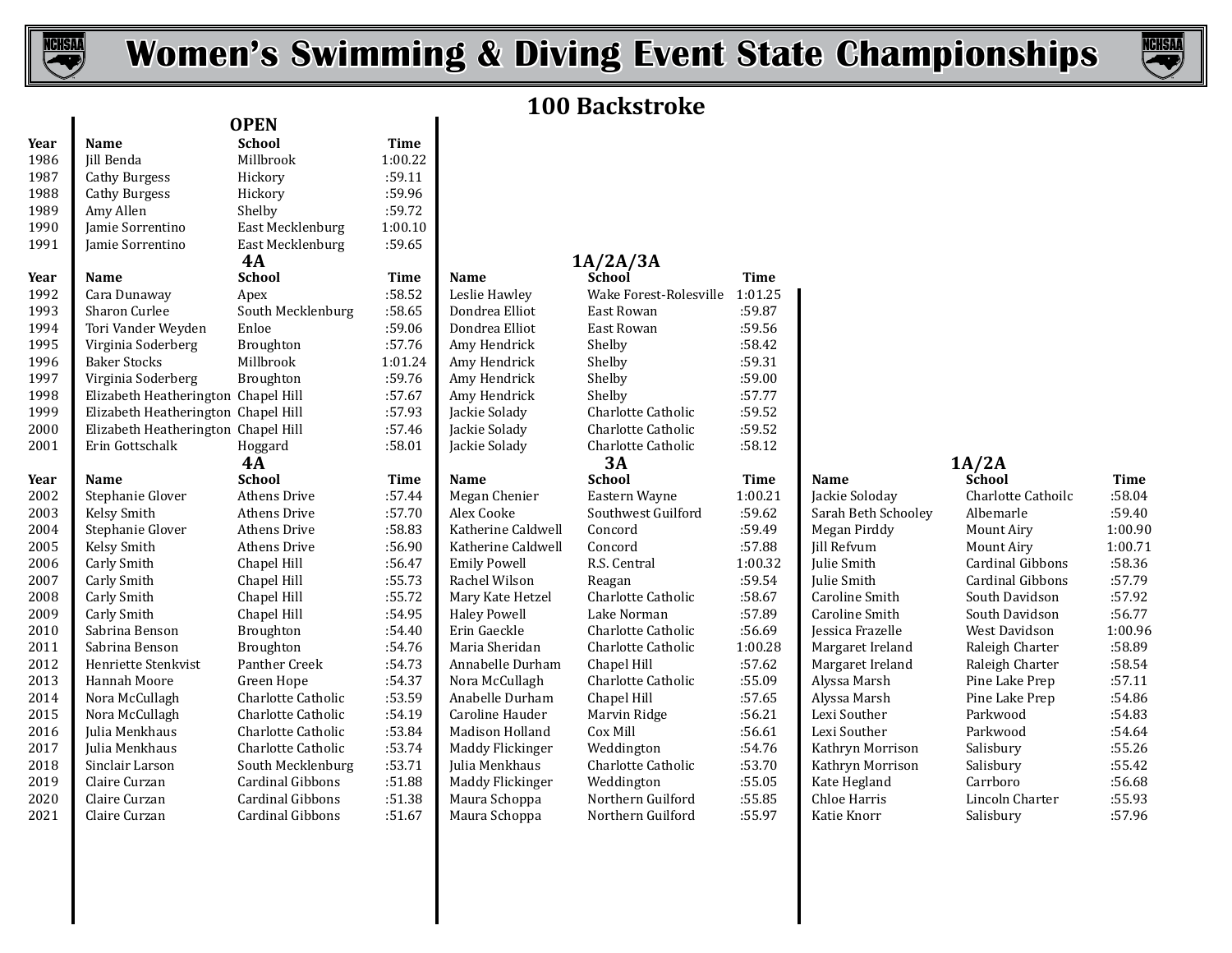



## **100 Breaststroke**

| Year | <b>Name</b>             | <b>School</b>     | <b>Time</b> |                       |                    |             |                      |                          |             |
|------|-------------------------|-------------------|-------------|-----------------------|--------------------|-------------|----------------------|--------------------------|-------------|
| 1986 | Lisa Brown              | Broughton         |             |                       |                    |             |                      |                          |             |
| 1987 | M. Bridgers             | South Mecklenburg | 1:08.82     |                       |                    |             |                      |                          |             |
| 1988 | Theresa Kreel           | E.E. Smith        | 1:09.33     |                       |                    |             |                      |                          |             |
| 1989 | Vicky Odom              | Piedmont          | 1:07.77     |                       |                    |             |                      |                          |             |
| 1990 | Julie Torba             | Grimslev          | 1:08.50     |                       |                    |             |                      |                          |             |
| 1991 | Darcy Hathaway          | East Mecklenburg  | 1:06.44     |                       |                    |             |                      |                          |             |
|      |                         | 4A                |             |                       | 1A/2A/3A           |             |                      |                          |             |
| Year | <b>Name</b>             | <b>School</b>     | Time        | <b>Name</b>           | School             | <b>Time</b> |                      |                          |             |
| 1992 | Elizabeth Myers         | Hickory           | 1:08.62     | <b>Hilary Stokes</b>  | North Davidson     | 1;09.43     |                      |                          |             |
| 1993 | Ilana Kavadlo           | East Mecklenburg  | 1:07.94     | Kristen Kunkle        | Western Alamance   | 1:08.24     |                      |                          |             |
| 1994 | Jamie Link              | Grimsley          | 1:08.46     | Lauren Rafferty       | Southwest Guilford | 1:08.88     |                      |                          |             |
| 1995 | Tara Adams              | Leesville Road    | 1:06.48     | Lindsay Taylor        | High Point Central | 1:07.91     |                      |                          |             |
| 1996 | Alicia Harris           | McDowell          | 1:07.01     | Lauren Rafferty       | Southwest Guilford | 1:09.65     |                      |                          |             |
| 1997 | Cody Gelvin             | Providence        | 1:06.52     | Amy Hendrick          | Shelby             | 1:05.71     |                      |                          |             |
| 1998 | Katie Hathaway          | East Mecklenburg  | 1:03.82     | Redeana Davis         | South Caldwell     | 1:10.03     |                      |                          |             |
| 1999 | Virginia Pate           | Mount Tabor       | 1:05.11     | Jenny Lentz           | Brevard            | 1:07.07     |                      |                          |             |
| 2000 | Virginia Pate           | Mount Tabor       | 1:05.29     | Mandy Huff            | North Stanly       | 1:06.67     |                      |                          |             |
| 2001 | <b>Brittany Johnson</b> | R.J. Reynolds     | 1:06.15     | Mandy Huff            | North Stanly       | 1:07.45     |                      |                          |             |
|      |                         | 4A                |             |                       | 3A                 |             |                      | 1A/2A                    |             |
| Year | Name                    | <b>School</b>     | <b>Time</b> | Name                  | <b>School</b>      | <b>Time</b> | Name                 | School                   | <b>Time</b> |
| 2002 | Mary Elizabeth Miller   | Grimsley          | 1:06.56     | Carly Hensel          | Ragsdale           | 1:08.47     | Jane Anderson        | East Surry               | 1:08.29     |
| 2003 | Anna Hubbard            | North Mecklenburg | 1:07.17     | Allison Cochran       | R-S Central        | 1:08.48     | Katie Holt           | Andrews                  | 1:08.88     |
| 2004 | Kaleigh Gomes           | Providence        | 1:06.06     | Allison Cochran       | R-S Central        | 1:07.14     | <b>Taylor Sexton</b> | Salisbury                | 1:09.42     |
| 2005 | Kylen Huntwork          | Apex              | 1:06.47     | Casey Umberger        | Hunt               | 1:09.08     | <b>Taylor White</b>  | Bunn                     | 1:10.87     |
| 2006 | Hannah Facchine         | Enloe             | 1:05.69     | Casey Umberger        | Hunt               | 1:07.91     | Melanie Roberts      | Cardinal Gibbons         | 1:03.02     |
| 2007 | <b>Torrey Bussey</b>    | Cary              | 1:05.87     | <b>Emily Michaels</b> | <b>Union Pines</b> | 1:08.05     | Morgan Robertson     | Surry Central            | 1:09.45     |
| 2008 | <b>Torrey Bussey</b>    | Cary              | 1:04.74     | Christen McDonough    | Charlotte Catholic | 1:07.81     | <b>Emily Marett</b>  | Owen                     | 1:07.94     |
| 2009 | <b>Torrey Bussey</b>    | Cary              | 1:02.81     | Christen McDonough    | Charlotte Catholic | 1:04.08     | Kirsten Esplin       | Cardinal Gibbons         | 1:07.22     |
| 2010 | <b>Torrey Bussey</b>    | Cary              | 1:02.17     | Christen McDonough    | Charlotte Catholic | 1:03.82     | Carson Jones         | Northwood                | 1:08.22     |
| 2011 | Hayley Tomlinson        | Apex              | 1:05.36     | Katherine Plevka      | Weddington         | 1:06.81     | Alexandra Martelle   | Thomas Jefferson         | 1:04.30     |
| 2012 | Ashley Brem             | Hoggard           | 1:04.21     | <b>Emily Pfeiffer</b> | Washington         | 1:04.29     | Caitlin Casazza      | <b>Bishop McGuinness</b> | 1:03.64     |
| 2013 | Alexandra Martelle      | South Mecklenburg | 1:03.21     | Sara Stranick         | Charlotte Catholic | 1:05.00     | Olivia Ontjes        | Raleigh Charter          | 1:03.94     |
| 2014 | <b>Jessica Merritt</b>  | Hough             | 1:03.44     | Becca Churchill       | Cedar Ridge        | 1:06.32     | Olivia Onties        | Raleigh Charter          | 1:02.73     |
| 2015 | Alyssa Arwood           | T.C. Roberson     | 1:02.10     | Caroline Hauder       | Marvin Ridge       | 1:03.79     | Olivia Ontjes        | Raleigh Charter          | 1:02.64     |
| 2016 | Julia Poole             | Middle Creek      | 1:02.62     | Caroline Hauder       | Marvin Ridge       | 1:02.15     | Riggan Ayscue        | Lake Norman Charter      | 1:06.28     |
| 2017 | Julia Poole             | Middle Creek      | 1:01.78     | Virginia Gilliland    | Western Guilford   | 1:05.89     | <b>Emme Nelson</b>   | C.S. of Davidson         | 1:02.94     |
| 2018 | Lilly Higgs             | Hough             | 1:01.57     | Kaylee Hamblin        | Parkwood           | 1:03.08     | <b>Emme Nelson</b>   | C.S. of Davidson         | 1:02.28     |
| 2019 | <b>Ashley McCauley</b>  | Leesville Road    | 1:01.53     | Kaylee Hamblin        | Parkwood           | 1:02.79     | Emme Nelson          | C.S. of Davidson         | 1:02.58     |
| 2020 | <b>Grace Rainey</b>     | Hough             | 1:01.31     | Kaylee Hamblin        | Parkwood           | 1:02.33     | Emme Nelson          | C.S. of Davidson         | 1:02.81     |
| 2021 | Grace Rainev            | Hough             | 1:01.05     | Kaylee Hamblin        | Parkwood           | 1:00.35     | Jennah Fadely        | Jordan-Matthews          | 1:02.11     |

| <b>OPEN</b>        |             |                       |                    |
|--------------------|-------------|-----------------------|--------------------|
| <b>School</b>      | <b>Time</b> |                       |                    |
| Broughton          |             |                       |                    |
| South Mecklenburg  | 1:08.82     |                       |                    |
| E.E. Smith         | 1:09.33     |                       |                    |
| Piedmont           | 1:07.77     |                       |                    |
| Grimsley           | 1:08.50     |                       |                    |
| East Mecklenburg   | 1:06.44     |                       |                    |
| 4A                 |             |                       | 1A/2A/3A           |
| <b>School</b>      | <b>Time</b> | Name                  | School             |
| Hickory            | 1:08.62     | <b>Hilary Stokes</b>  | North David        |
| East Mecklenburg   | 1:07.94     | Kristen Kunkle        | Western Ala        |
| Grimsley           | 1:08.46     | Lauren Rafferty       | Southwest (        |
| Leesville Road     | 1:06.48     | Lindsay Taylor        | High Point (       |
| McDowell           | 1:07.01     | Lauren Rafferty       | Southwest (        |
| Providence         | 1:06.52     | Amy Hendrick          | Shelby             |
| East Mecklenburg   | 1:03.82     | Redeana Davis         | South Caldy        |
| <b>Mount Tabor</b> | 1:05.11     | Jenny Lentz           | <b>Brevard</b>     |
| <b>Mount Tabor</b> | 1:05.29     | Mandy Huff            | North Stanl        |
| R.J. Reynolds      | 1:06.15     | Mandy Huff            | North Stanly       |
| 4A                 |             |                       | 3А                 |
| <b>School</b>      | <b>Time</b> | Name                  | <b>School</b>      |
| Grimsley           | 1:06.56     | Carly Hensel          | Ragsdale           |
| North Mecklenburg  | 1:07.17     | Allison Cochran       | <b>R-S Central</b> |
| Providence         | 1:06.06     | Allison Cochran       | R-S Central        |
| Apex               | 1:06.47     | Casey Umberger        | Hunt               |
| Enloe              | 1:05.69     | Casey Umberger        | Hunt               |
| Cary               | 1:05.87     | <b>Emily Michaels</b> | <b>Union Pines</b> |
| Cary               | 1:04.74     | Christen McDonough    | Charlotte Ca       |
| Cary               | 1:02.81     | Christen McDonough    | Charlotte Ca       |
| Cary               | 1:02.17     | Christen McDonough    | Charlotte Ca       |
| Apex               | 1:05.36     | Katherine Plevka      | Weddingtor         |
| Hoggard            | 1:04.21     | <b>Emily Pfeiffer</b> | Washington         |
| South Mecklenburg  | 1:03.21     | Sara Stranick         | Charlotte Ca       |
| Hough              | 1:03.44     | Becca Churchill       | Cedar Ridge        |
| $TC$ Doborcon      | 1.02.10     | Carolina Haudar       | Morrin Dide        |

| <b>Name</b>     |
|-----------------|
| Hilary Stokes   |
| Kristen Kunkle  |
| Lauren Rafferty |
| Lindsay Taylor  |
| Lauren Rafferty |
| Amy Hendrick    |
| Redeana Davis   |
| Jenny Lentz     |
| Mandy Huff      |
| Mandy Huff      |

| ŦА                       |                 |                       | IA/ZA/3A                  |             |                        |                      |
|--------------------------|-----------------|-----------------------|---------------------------|-------------|------------------------|----------------------|
| ichool                   | <b>Time</b>     | <b>Name</b>           | School                    | <b>Time</b> |                        |                      |
| Hickory                  | 1:08.62         | <b>Hilary Stokes</b>  | North Davidson            | 1:09.43     |                        |                      |
| East Mecklenburg         | 1:07.94         | Kristen Kunkle        | Western Alamance          | 1:08.24     |                        |                      |
| }rimsley                 | 1:08.46         | Lauren Rafferty       | Southwest Guilford        | 1:08.88     |                        |                      |
| eesville Road            | 1:06.48         | Lindsay Taylor        | High Point Central        | 1:07.91     |                        |                      |
| AcDowell                 | 1:07.01         | Lauren Rafferty       | Southwest Guilford        | 1:09.65     |                        |                      |
| Providence               | 1:06.52         | Amy Hendrick          | Shelby                    | 1:05.71     |                        |                      |
| East Mecklenburg         | 1:03.82         | Redeana Davis         | South Caldwell            | 1:10.03     |                        |                      |
| Mount Tabor              | 1:05.11         | Jenny Lentz           | <b>Brevard</b>            | 1:07.07     |                        |                      |
| Mount Tabor              | 1:05.29         | Mandy Huff            | North Stanly              | 1:06.67     |                        |                      |
| <b>LJ.</b> Reynolds      | 1:06.15         | Mandy Huff            | North Stanly              | 1:07.45     |                        |                      |
| 4А                       |                 |                       | 3A                        |             |                        | 1A/2A                |
| <b>school</b>            | Time            | <b>Name</b>           | <b>School</b>             | Time        | Name                   | School               |
| <b>Frimsley</b>          | 1:06.56         | Carly Hensel          | Ragsdale                  | 1:08.47     | Jane Anderson          | East Su              |
| <b>North Mecklenburg</b> | 1:07.17         | Allison Cochran       | <b>R-S Central</b>        | 1:08.48     | Katie Holt             | Andrey               |
| Providence               | 1:06.06         | Allison Cochran       | R-S Central               | 1:07.14     | <b>Taylor Sexton</b>   | Salisbu              |
| Apex                     | 1:06.47         | Casey Umberger        | Hunt                      | 1:09.08     | <b>Taylor White</b>    | Bunn                 |
| <b>Enloe</b>             | 1:05.69         | Casey Umberger        | Hunt                      | 1:07.91     | <b>Melanie Roberts</b> | Cardin               |
| Cary                     | 1:05.87         | <b>Emily Michaels</b> | <b>Union Pines</b>        | 1:08.05     | Morgan Robertson       | Surry (              |
| `ary                     | 1:04.74         | Christen McDonough    | Charlotte Catholic        | 1:07.81     | <b>Emily Marett</b>    | Owen                 |
| `ary                     | 1:02.81         | Christen McDonough    | Charlotte Catholic        | 1:04.08     | Kirsten Esplin         | Cardin               |
| ary:                     | 1:02.17         | Christen McDonough    | Charlotte Catholic        | 1:03.82     | <b>Carson</b> Jones    | Northy               |
| Apex                     | 1:05.36         | Katherine Plevka      | Weddington                | 1:06.81     | Alexandra Martelle     | Thoma                |
| Ioggard                  | 1:04.21         | <b>Emily Pfeiffer</b> | Washington                | 1:04.29     | Caitlin Casazza        | Bishop               |
| South Mecklenburg        | 1:03.21         | Sara Stranick         | <b>Charlotte Catholic</b> | 1:05.00     | Olivia Ontjes          | Raleigl              |
| Iough                    | 1:03.44         | Becca Churchill       | Cedar Ridge               | 1:06.32     | Olivia Ontjes          | Raleigl              |
| C.C. Roberson            | 1:02.10         | Caroline Hauder       | Marvin Ridge              | 1:03.79     | Olivia Ontjes          | Raleigl              |
| Middle Creek             | 1:02.62         | Caroline Hauder       | Marvin Ridge              | 1:02.15     | Riggan Ayscue          | Lake N               |
| Middle Creek             | 1:01.78         | Virginia Gilliland    | Western Guilford          | 1:05.89     | Emme Nelson            | C.S. of              |
| Iough                    | 1:01.57         | Kaylee Hamblin        | Parkwood                  | 1:03.08     | <b>Emme Nelson</b>     | C.S. of              |
| eesville Road            | 1:01.53         | Kaylee Hamblin        | Parkwood                  | 1:02.79     | Emme Nelson            | C.S. of              |
| Jough                    | 1:01.31         | Kaylee Hamblin        | Parkwood                  | 1:02.33     | Emme Nelson            | C.S. of              |
| $I \sim R$               | 1.01.0 $\Gamma$ | Vordee Hamblin        | $D$ orlu $\alpha$ od      | 1.00 $25$   | Jonnah Eadalu          | $I$ <sub>andan</sub> |

| 1:08.24 |                     |
|---------|---------------------|
| 1:08.88 |                     |
| 1:07.91 |                     |
| 1:09.65 |                     |
| 1:05.71 |                     |
| 1:10.03 |                     |
| 1:07.07 |                     |
| 1:06.67 |                     |
| 1:07.45 |                     |
| Time    | Name                |
| 1:08.47 | Jane Ar             |
| 1:08.48 | Katie H             |
| 1:07.14 | Tavlor              |
| 1:09.08 | Taylor <sup>®</sup> |
| 1:07.91 | Melani              |
| 1:08.05 | Morgai              |
| 1:07.81 | Emily I             |
| 1:04.08 | Kirster             |
| 1:03.82 | Carson              |
| 1:06.81 | Alexan              |
| 1:04.29 | Caitlin             |
| 1:05.00 | Olivia (            |
| 1:06.32 | Olivia <sup>(</sup> |
| 1:03.79 | Olivia <sup>(</sup> |
| 1:02.15 | Riggan              |
| 1:05.89 | Emme                |
| 1:03.08 | Emme                |
| 1:02.79 | Emme                |
| 1:02.33 | Emme                |